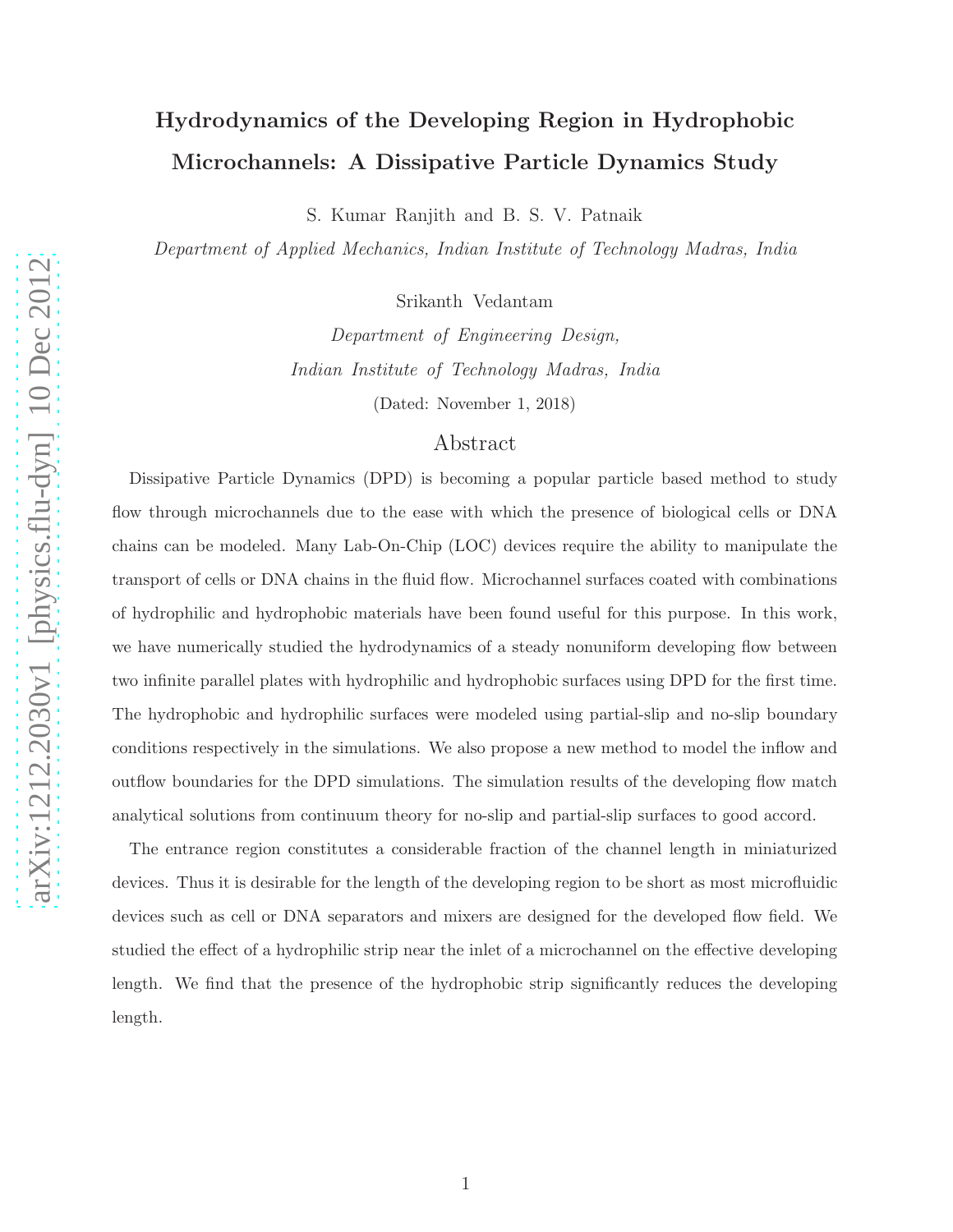# I. INTRODUCTION

Miniaturization of fluidic devices from bench-top to palm-top size has been progressed considerably in recent years [\[1\]](#page-16-0). The advent of novel micro- and nano-manufacturing and fabrication techniques has equipped scientists and engineers the ability to manipulate the transport of micro/nano liters of fluid through the micro/nano channels in these devices [\[2](#page-16-1)]. The applications of such microfluidic devices are spread through fields like electronicchip cooling, chemical synthesis, targeted cell isolation, bio-particle separation processes, chromatography, micro-particle sorting, micro-reaction, micro-mixing, genomic/proteomic studies and others [\[1,](#page-16-0) [3](#page-16-2)[–7\]](#page-16-3). Shrinking the size of table-top labs has led to the evolution of new kinds of 'on-chip' bio-assays such as lab-on-chip, blood-on-chip, cell-on-chip and neurons-on-chip [\[1,](#page-16-0) [5](#page-16-4), [7,](#page-16-3) [8\]](#page-16-5). The advantages of these microfluidic devices are manifold: they are portable, fast, affordable, accurate and energy efficient. The small sample and reagent volumes required and ease of use by non-experts also equip them to cater to 'point-of-care' needs. Fluid flow through channels of a few microns in size is a common feature of all these devices.

The microchannels are, in many applications, coated with hydrophobic materials [\[2](#page-16-1), [9\]](#page-16-6). Hydrophobicity arises when the surface energy of the solid-liquid interface is high and is usually measured from the contact angle made by a sessile drop on a surface [\[10,](#page-16-7) [11\]](#page-16-8). Hydrophobic coatings on the walls of the microchannels facilitate larger flow rates compared to hydrophilic counterparts for the same pressure drop as they offer less resistance to flow [\[12\]](#page-16-9). Hydrophobic surfaces can also amplify electro-kinetic pumping, aid passive chaotic mixing and also mitigate the possibility of choking or adhesion of suspended analytes [\[13](#page-16-10)[–15](#page-16-11)]. On hydrophobic surfaces, the traditional no-slip boundary condition is not valid and, instead, the fluid is modeled with a finite velocity at the wall. Navier proposed a generalized boundary condition to model the velocity of fluid  $(u)$  tangential to the wall, by assuming it to be proportional to the surface shear stress [\[16\]](#page-16-12),

<span id="page-1-0"></span>
$$
u = \beta \left(\frac{\partial u}{\partial y}\right)_{y=0},\tag{1}
$$

where the *slip-length*  $\beta$  is the distance from the surface to the point where the linearly extrapolated velocity profile vanishes. The slip-length can be used to characterize the type of flow in channels; if  $\beta = 0$  the flow is stick-flow (i.e. no slip), if  $\beta = \infty$  the flow is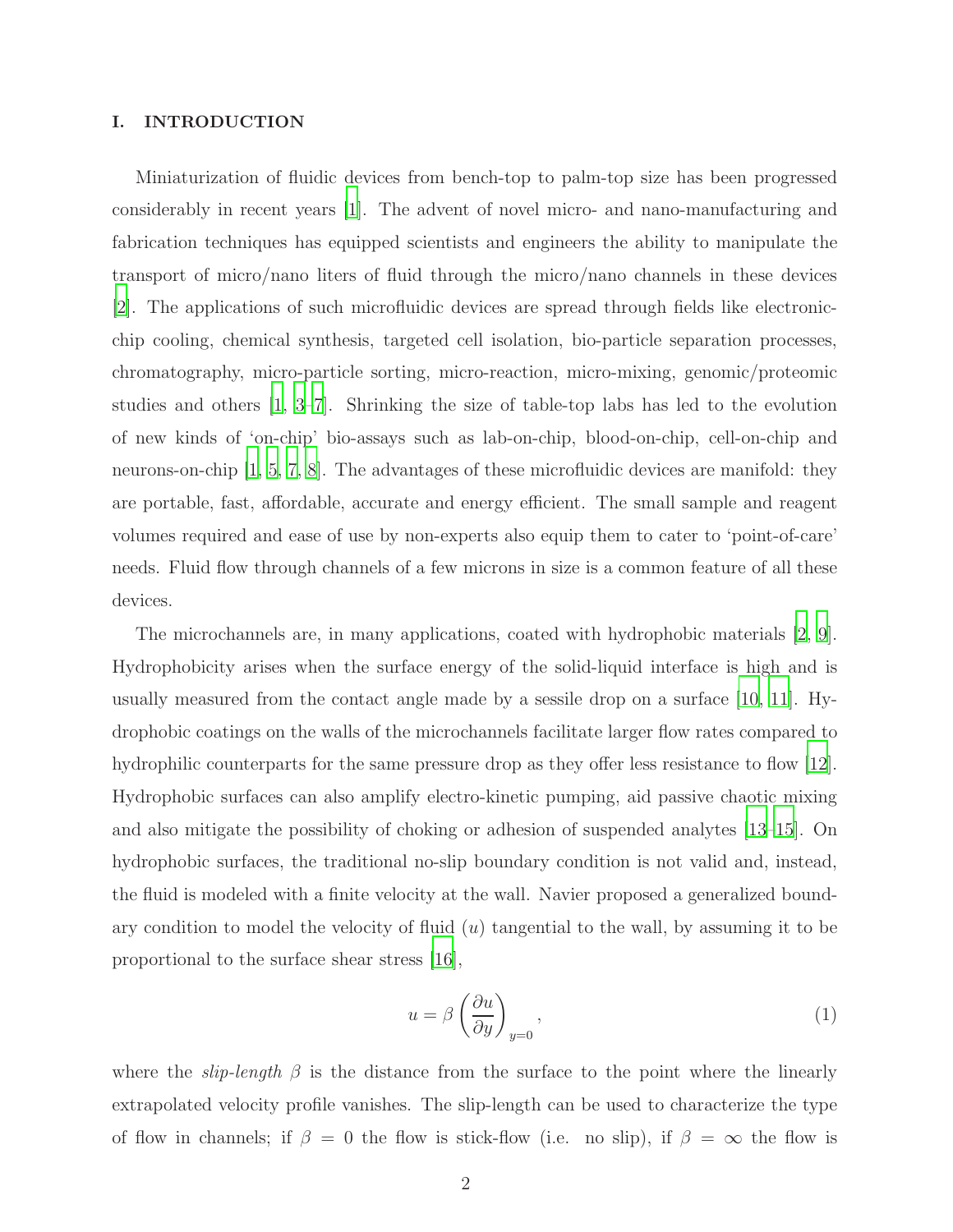plug-flow (e.g. shear free boundary) and any value of  $\beta$  between these two would represent partial slip-flow. In practical terms, the slip length at hydrophobic surfaces varies from a few nanometers to a few microns [\[17\]](#page-16-13). A slip length of up to 185  $\mu$ m was reported in an experimental study [\[18](#page-16-14)], which is comparable to the size of boundary layers in macroscopic regime. In the macroscopic regime the no-slip boundary condition (i.e. velocity of the fluid at solid surface is equal to the wall velocity) captures the physics of flow adequately [\[9](#page-16-6), [19](#page-16-15)]. However, for flows in microchannels, partial-slip boundary conditions have to be applied at hydrophobic surfaces. In the remainder of this paper, we will use hydrophillic to refer to surfaces on which slip length is insignificant and the no-slip boundary condition is appropriate and hydrophobic for surfaces with a finite partial slip.

Numerical simulation of flow through microchannels is important for understanding the underlying physics of these flows, as well as minimizing effort and expense of experiments, especially during the design and optimization of microfluidic devices. The range of numerical simulation methods spans continuum based computational fluid dynamics (CFD) to atomistic level molecular dynamics (MD). Modeling flow through microchannels based on the continuum assumption suffers from several drawbacks. First, for flows with high Knudsen number  $(Kn)$  the continuum approximation may begin to fail [\[20](#page-17-0)]. Second, many of the flows include the presence of mesoscale particles such as DNA or individual biological cells. Treating the interaction of such second phase particles with the fluid medium and including the Brownian effects due to random thermal fluctuations becomes computationally prohibitive in CFD calculations. Microscopic modeling of above problems using MD is also not a practical choice as it is much too detailed and computationally expensive. As alternatives, discrete computational schemes like stochastic rotation dynamics, Brownian dynamics, lattice-Boltzmann method, smoothed particle dynamics, DPD have been developed primarily for the spatio-temporal scales relevant to these situations [\[21](#page-17-1)]. Among these discrete methods, DPD is a popular mesoscale scheme which bridges the gap between the macroscopic CFD and the microscopic MD [\[22](#page-17-2)].

DPD was introduced to study the dynamics of complex fluids such as colloids, soft matter and polymers [\[23](#page-17-3)]. A cluster of atoms or molecules are considered to form a single particle in the DPD scheme. The positions of the particles are updated in a Lagrangian framework, and thus DPD can be viewed as a coarse-grained version of MD. In the initial version of the method, the DPD particles were treated as point masses and larger sized particles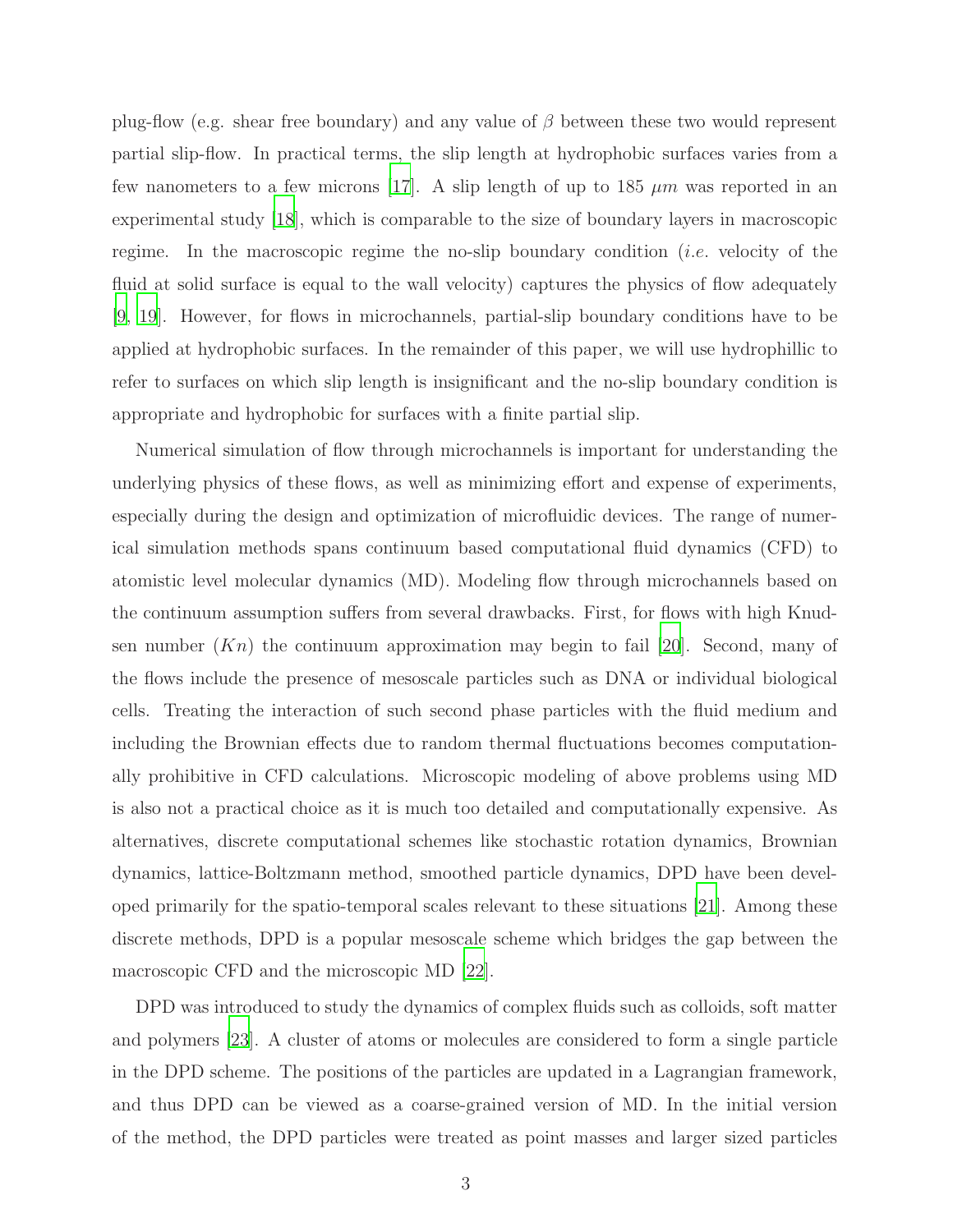could be modeled only by binding several of the DPD particles together appropriately. A modified version of DPD was introduced later [\[24\]](#page-17-4) by treating particles as finite sized and solving for the concomitant rotational degrees of freedom. In this finite-size DPD (FDPD) model, non-central and rotational dissipative forces were considered in addition to the central conservative and non-conservative forces used in conventional DPD.

The incorporation of appropriate wall boundary conditions for DPD has proved to be a challenge [\[21](#page-17-1), [25](#page-17-5), [26\]](#page-17-6). Discrete methods show density fluctuations near the walls. While such density fluctuations are realistic at the molecular level, they are considered spurious at the mesoscale continuum level at which DPD purports to model fluids. An instantaneous wall boundary (IWB) model introduced by Ranjith et al. [\[27\]](#page-17-7) proved useful for modeling no-slip and partial-slip with minimum near wall fluid property perturbations. Inflow and outflow boundary conditions have also recently been modeled in DPD [\[28](#page-17-8)].

The hydrodynamics of the developing region inside channels with no-slip surfaces has been studied experimentally [\[29\]](#page-17-9), analytically [\[30](#page-17-10)] and numerically using CFD [\[31\]](#page-17-11). Even though there have been considerable efforts to study the fluid transport in hydrophobic microchannels [\[9](#page-16-6), [17\]](#page-16-13) in the fully developed regime, not much attention had been paid to the entrance effects with a few exceptions [\[32,](#page-17-12) [33\]](#page-17-13). Since the entrance length is proportional to Reynolds number Re, it can reasonably be ignored in low Re flows. While typical microflows are characterized by  $Re < 30$  [\[34\]](#page-17-14), in a few microfluidic applications like micro heat-exchangers, micro-mixers etc the Re reaches the order of a few hundreds [\[15,](#page-16-11) [35,](#page-17-15) [36\]](#page-17-16). Wall shear stress effects and velocity distributions vary significantly at the entrance and these may eventually affect the separation efficiency of the microfluidic processes [\[32\]](#page-17-12). Moreover, the entrance region in hydrophobic channels is much longer than hydrophilic channels [\[33\]](#page-17-13). Reduction of entrance length of hydrophobic microchannels is very important for the design of some types of LOC devices. In the present work, we study the hydrodynamics of developing flow between two parallel plates with hydrophilic and hydrophobic surfaces using FDPD method for the first time. We also study the effect of hydrophilic patches in the entrance of the channel and their effect in reducing the developing length in microchannels.

In section [II,](#page-4-0) analytical solutions for flow between two infinite parallel plates with partial slip are summarized briefly following [\[30](#page-17-10), [33](#page-17-13), [37](#page-17-17)]. In section [III,](#page-5-0) the governing equations of the FDPD method are summarized. The details for the implementation of slip-wall boundary conditions and inflow and outflow boundary conditions are also presented. The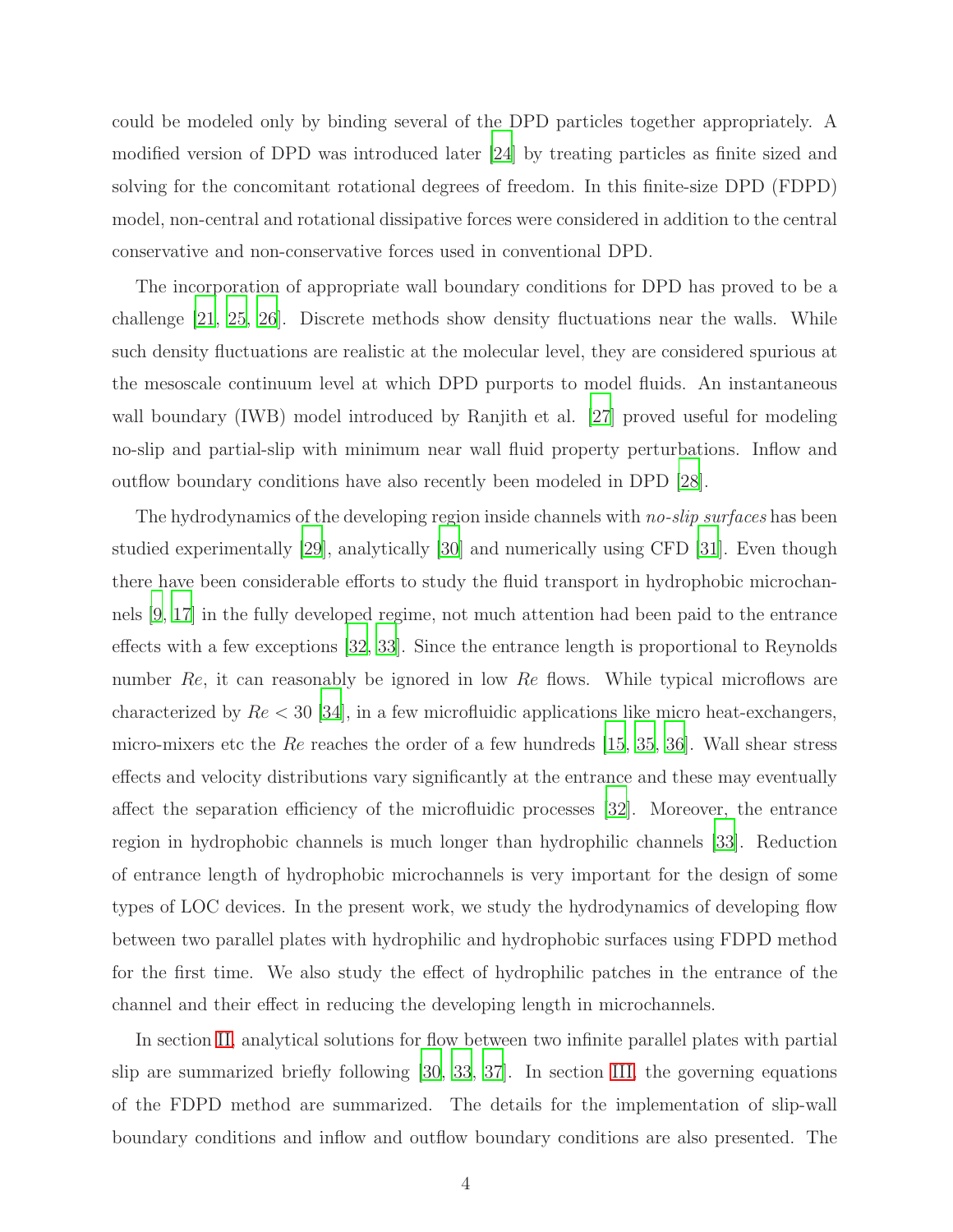FDPD simulation results are then compared with the analytical solution of the developing flow for both no-slip and slip flows in section [IV.](#page-9-0) The velocity profiles and the developing length compare well with the analytical solutions. We then study flow in a channel with hydrophobic walls with a short hydrophilic strip at inlet in section [V.](#page-11-0) We find that the hydrophilic strip at the entrance shortens the development length significantly.

# <span id="page-4-0"></span>II. ANALYTICAL SOLUTION FROM CONTINUUM THEORY

In this section, we briefly summarize the analytical solution of developing flow between parallel flat plates following Sparrow et al [\[30](#page-17-10)], Chakraborty and Anand [\[33\]](#page-17-13), and Duan and Muzychka [\[37](#page-17-17)] closely. Consider pressure driven flow between two infinitely long parallel plates separated by  $H = 2h$ . The steady, incompressible flow is governed by the mass balance

$$
\frac{\partial u}{\partial x} + \frac{\partial v}{\partial y} = 0,\t\t(2)
$$

and momentum balance

$$
u\frac{\partial u}{\partial x} + v\frac{\partial v}{\partial y} = -\frac{1}{\rho}\frac{dp}{dx} + \nu\frac{\partial^2 u}{\partial y^2},\tag{3}
$$

equations in two dimensions, where u and v are velocities in x and y direction,  $\rho$  is the density and  $\nu$  is the kinematic viscosity of fluid. The linearized momentum equation [\[30](#page-17-10)] is of the form

$$
\nu \frac{\partial^2 u}{\partial y^2} = \overline{u} \frac{\partial u}{\partial x} + \frac{\nu}{h} \left( \frac{\partial u}{\partial y} \right)_{y=h}
$$
\n(4)

where  $\bar{u}$  is the average cross sectional velocity. The analytical solution of the governing equation was obtained following Sparrow et al. [\[30](#page-17-10)] by assuming a no-slip boundary condition. Later, Chakraborty and Anand [\[33](#page-17-13)], and Duan and Muzychka [\[37\]](#page-17-17) assumed that the fluid has a finite velocity at the wall and is modeled by the Navier boundary condition (Eq. [1\)](#page-1-0) [\[33,](#page-17-13) [37\]](#page-17-17). The slip-length  $\beta$  was modeled as a function of properties of the gas layer adjacent to the wall in case of flow between hydrophobic surface by [\[33](#page-17-13)] and as a function of Kn in case of fluid flow through microchannels for  $0.001 < Kn < 0.1$  by [\[37\]](#page-17-17). The governing equations are nondimensionalized using the hydraulic diameter  $D_h$  (which is  $2H$  for parallel plates), half width h and average velocity  $\overline{u}$ . Hence the dimensionless parameters are taken as  $\xi = x/\phi$ ,  $\eta = y/h$ ,  $\beta' = \beta/h$  and  $U = u/\overline{u}$  where  $\phi = D_h/(\rho \overline{u}D_h/\mu)$ . The dimensionless form of Navier boundary condition is given by  $U = \beta' (dU/d\eta)$ . The dimensionless steady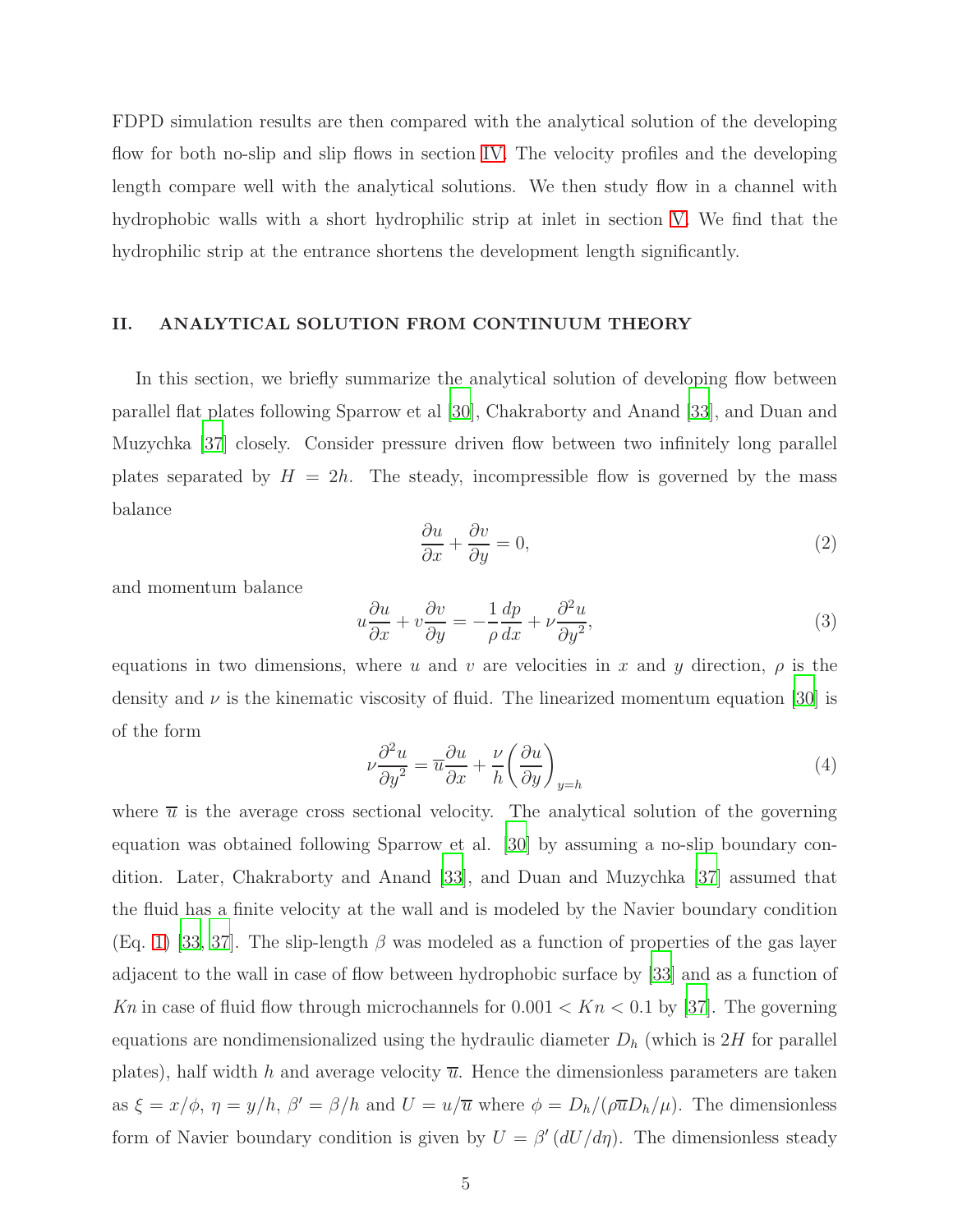velocity profile is a function of both spatial coordinates  $\xi$  and  $\eta$  and is given by [\[33](#page-17-13)]

<span id="page-5-1"></span>
$$
U(\eta,\xi) = \frac{6\beta'}{6\beta' + 2} + \frac{3(1-\eta^2)}{6\beta' + 2} + \sum_{i=1}^{\infty} \frac{2[\alpha_i \cos(\alpha_i \eta) - \sin(\alpha_i)] \exp(-16\alpha_i^2 \xi)}{\alpha_i^2 \sin(\alpha_i)[1 + 3\beta' + \alpha_i^2 \beta']}.
$$
(5)

The eigenvalues  $\alpha_i$  satisfy

<span id="page-5-2"></span>
$$
\tan(\alpha_i) = \frac{\alpha_i}{(1 + \beta' \alpha_i^2)}.
$$
\n(6)

The eigenvalues for partial slip ( $\beta' \neq 0$ ) and no-slip ( $\beta' = 0$ ) cases are listed in the appendix.

#### <span id="page-5-0"></span>III. SIMULATION PROCEDURE AND BOUNDARY CONDITIONS

#### A. Finite-size dissipative particle dynamics

In this section, the formulation of FDPD model presented by Pan et al. [\[24](#page-17-4)] is summarized. The domain of interest consists of N DPD particles of finite size with a number density  $\rho$ . In this model, a set of molecules constitute an FDPD particle having a mass  $m_i$  $(i = 1, \ldots, N)$  and mass moment of inertia  $I_i$   $(i = 1, \ldots, N)$ . The degree of coarse-graining depends on the degree of spatio-temporal detail required. Each FDPD particle obeys Newton's laws of motion and the translational motion is governed by the linear momentum equation

$$
m_i \frac{d\mathbf{v}_i}{dt} = \mathbf{f}_i,\tag{7}
$$

where  $v_i$  and  $f_i$  are, respectively, the velocity of and the force on the *i*th particle. As the particles are of finite size, the angular momentum equation is enforced by

$$
I_i \frac{d\omega_i}{dt} = -\sum_{j \neq i} \lambda_{ij} \mathbf{r}_{ij} \times \mathbf{f}_{ij},\tag{8}
$$

where  $\omega_i$  is the angular velocity and  $f_{ij}$  is the effective force exerted on the *i*th particle by the neighboring jth particle, at a distance  $\mathbf{r}_{ij} = \mathbf{r}_i - \mathbf{r}_j$ . The tangential forces are assumed to impart torques on the particles in proportion to the particle radii  $R_i$  and thus  $\lambda_{ij} = R_i/(R_i + R_j)$ . The position, linear, and angular velocities of each particle is determined by the total force exerted by the surrounding particles within a certain finite cut-off radius  $r_c$ . In this scheme, the contribution from four types of forces (central  $(C)$ , translational  $(T)$ , rotational  $(R)$  and stochastic  $(S)$  are considered

$$
\mathbf{f}_{ij} = \mathbf{f}_{ij}^C + \mathbf{f}_{ij}^T + \mathbf{f}_{ij}^R + \mathbf{f}_{ij}^S.
$$
 (9)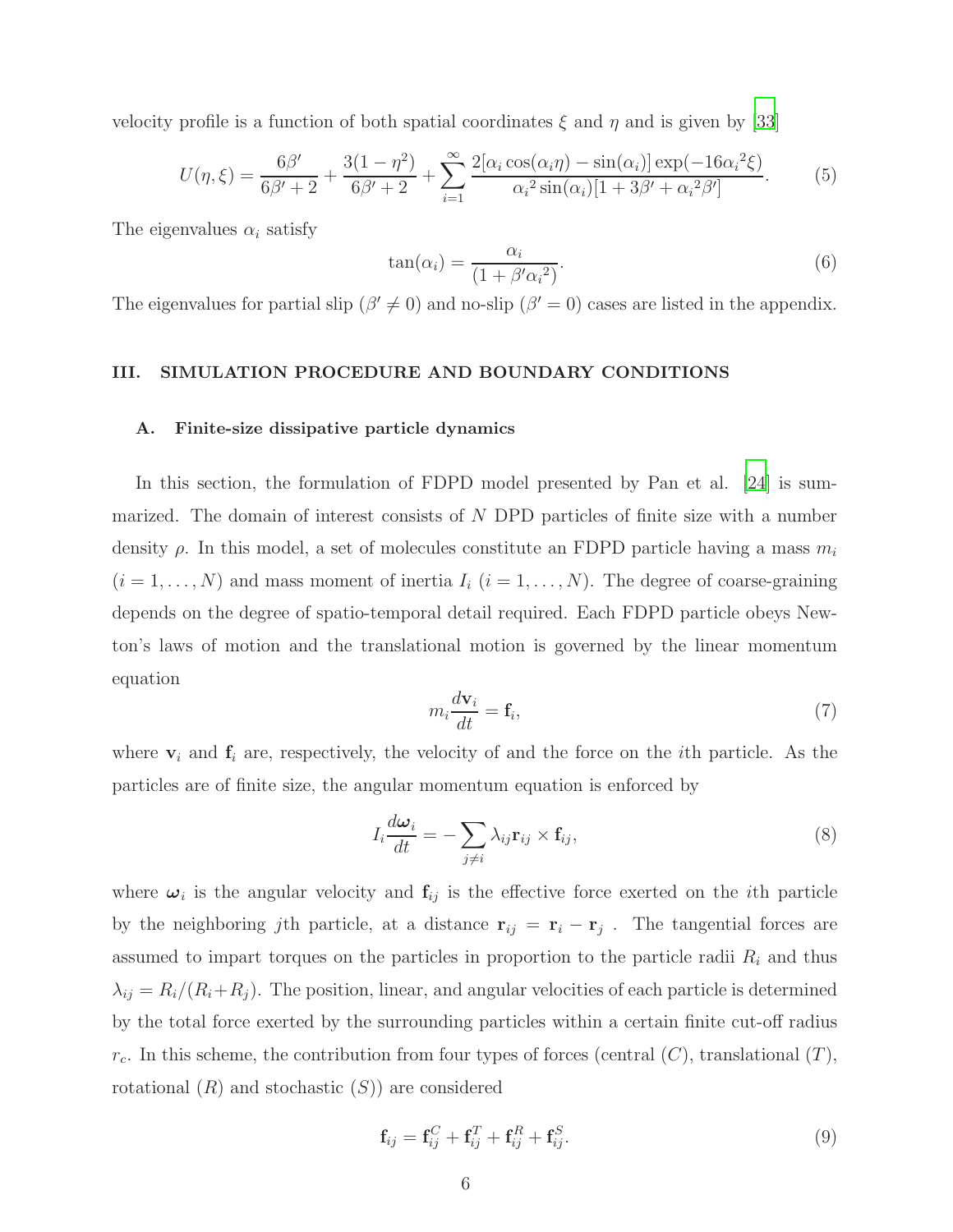The total force on the ith particle due to the surrounding particles is given by

$$
\tilde{\mathbf{f}}_i = \sum_{j \neq i} \mathbf{f}_{ij}.\tag{10}
$$

The total force on the *i*th particle may include external forces  $(f^E)$  from gravitational, magnetic or electro-osmotic forces, if any,  $f_i = \tilde{f}_i + f^E$ .

The central conservative repulsive force acting along the line connecting centers is taken to be

$$
\mathbf{f}_{ij}^C = a_{ij} \Gamma(r_{ij}) \hat{\mathbf{e}}_{ij},\tag{11}
$$

where  $a_{ij}$  is the repulsion parameter,  $r_{ij} = |\mathbf{r}_{ij}|$  and  $\hat{\mathbf{e}}_{ij} = \mathbf{r}_{ij}/r_{ij}$  is a unit vector. An appropriate weight function  $\Gamma(r_{ij})$  is selected such that the conservative force decreases monotonically to 0 at  $r_{ij} = r_c$ . Most DPD simulations employ the form of  $\Gamma(r_{ij})$  given by

$$
\Gamma(r_{ij}) = \begin{cases}\n1 - \frac{r_{ij}}{r_c}, & \text{if } r_{ij} < r_c, \\
0 & \text{if } r_{ij} > r_c.\n\end{cases} \tag{12}
$$

The translational force is assumed to have central and non-central dissipative components given by

$$
\mathbf{f}_{ij}^T = -\gamma_{ij}^C \Gamma^2(r_{ij}) (\mathbf{v}_{ij} \cdot \hat{\mathbf{e}}_{ij}) \hat{\mathbf{e}}_{ij} - \gamma_{ij}^S \Gamma^2(r_{ij}) [\mathbf{v}_{ij} - (\mathbf{v}_{ij} \cdot \hat{\mathbf{e}}_{ij}) \hat{\mathbf{e}}_{ij}],
$$
(13)

where  $\gamma_{ij}^C$  and  $\gamma_{ij}^S$  are the central and shear dissipation coefficients respectively. This frictional force attempts to reduce the relative velocity  $v_{ij} = v_i - v_j$  between particles in both directions. The rotational dissipative force is taken to be of the form

$$
\mathbf{f}_{ij}^R = -\gamma_{ij}^S \Gamma^2(r_{ij}) [\mathbf{r}_{ij} \times (\lambda_{ij} \boldsymbol{\omega}_i + \lambda_{ji} \boldsymbol{\omega}_j)]. \tag{14}
$$

Finally, a stochastic force is also accounted through the expression given below

$$
\mathbf{f}_{ij}^{S} \Delta t = \Gamma(r_{ij}) [\sigma_{ij}^{C} tr[d\mathbf{W}_{ij}] \frac{1}{\sqrt{d}} \mathbf{1} + \sqrt{2} \sigma_{ij}^{S} d\mathbf{W}_{ij}^{A}] \cdot \hat{\mathbf{e}}_{ij},
$$
(15)

where  $\Delta t$  is the time step,  $d = 2$  for two-dimensional simulations and  $tr[d\mathbf{W}_{ij}]$  is the trace of symmetric independent Wiener increment matrix  $d\mathbf{W}_{ij}$  while  $d\mathbf{W}_{ij}{}^A$  is its antisymmetric part. According to the fluctuation dissipation theorem, the random and dissipation coefficients are related by  $\sigma_{ij}{}^C = \sqrt{2k_B T \gamma_{ij}{}^C}$  and  $\sigma_{ij}{}^S = \sqrt{2k_B T \gamma_{ij}{}^S}$ . The stochastic forces and the dissipation forces together act to maintain a constant temperature during the simulations.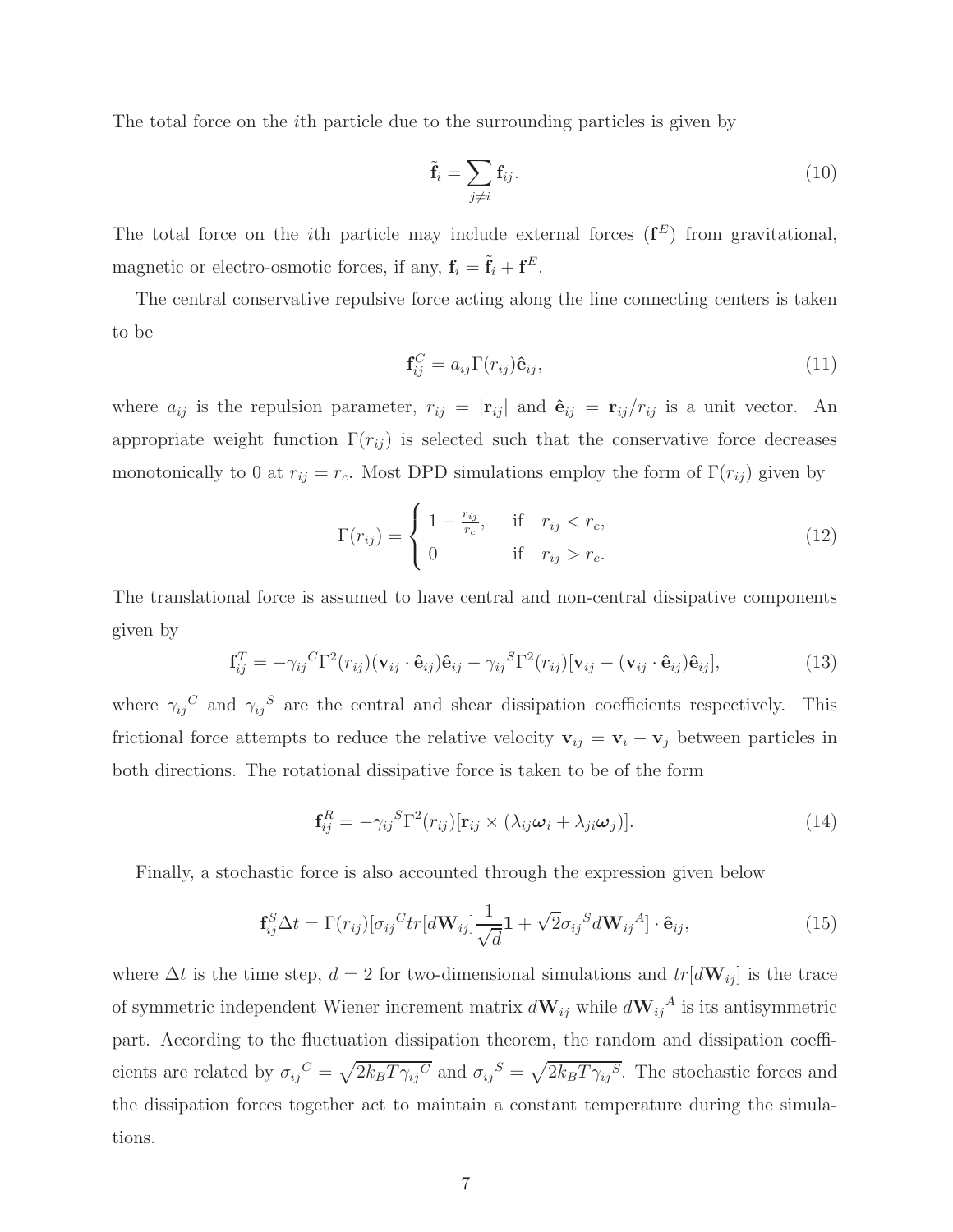#### <span id="page-7-0"></span>B. Wall boundary conditions

As mentioned in the Introduction, DPD simulations have shown spurious density fluctuations at walls when enforcing no-slip boundary conditions [\[25](#page-17-5), [26](#page-17-6)]. Recently, a new method of enforcing wall boundary conditions in FDPD simulations has shown substantial reduction in the density fluctuations [\[27\]](#page-17-7). In this method, when a fluid particle is within the range of influence of the wall, the particle interacts with the closest point on the wall as if there were a wall particle for that time step. The interaction of the wall particle and the fluid particle is separately specified. This proved to be a simple method to reduce spurious density variations as well as control slip at the wall. This method, referred to as the instantaneous wall particle boundary (IWB), was shown to be a computationally efficient procedure for modeling impenetrable walls. The slip velocity at wall was tuned by controlling the lateral dissipative force component between fluid and wall along the direction tangential to the wall. This is achieved by changing the lateral dissipation coefficient  $\gamma_{pw}^S = \alpha(1 - r_{pw}/r_c)^2 \gamma_{pp}^S$ , which acts only within a distance  $r_c$  from the wall. Here  $r_{pw}$  is the distance between wall and fluid particle. As in the fluid particle-particle interactions, the dissipative and random coefficients are related by  $\sigma_{pw}^S = \sqrt{2k_B T \gamma_{pw}^S}$ . The slip-length increases as the slip modification parameter  $\alpha$  is decreased. Thus boundary conditions ranging from no-slip to a large partial slip could be achieved by tuning a slip modification factor  $\alpha$  described in that scheme [\[27\]](#page-17-7). We note that, some surfaces achieve superhydrophobicity by enhanced roughness which trap air pockets. In our simulations, we do not model roughness or the second phase fluids at the wall. Instead we specify an effective slip velocity using the Navier condition given by Eq.  $(1)$ .

#### C. Determination of slip-length of a hydrophobic surface

A simulation box of  $20r_c \times 30r_c$  size taken to be periodic in the stream-wise direction and bound by IWB walls in y direction is used to estimate the slip-length  $\beta$ . For a constant body force ( $f^E = 0.01$ ), the volume flow-rate per unit area Q is calculated. The  $\beta'$  is estimated from the theoretical expression [\[38](#page-17-18)],

$$
\left(\frac{Q_{slip}}{Q_{no-slip}}\right)_{\Delta P} = 1 + 3\beta'\tag{16}
$$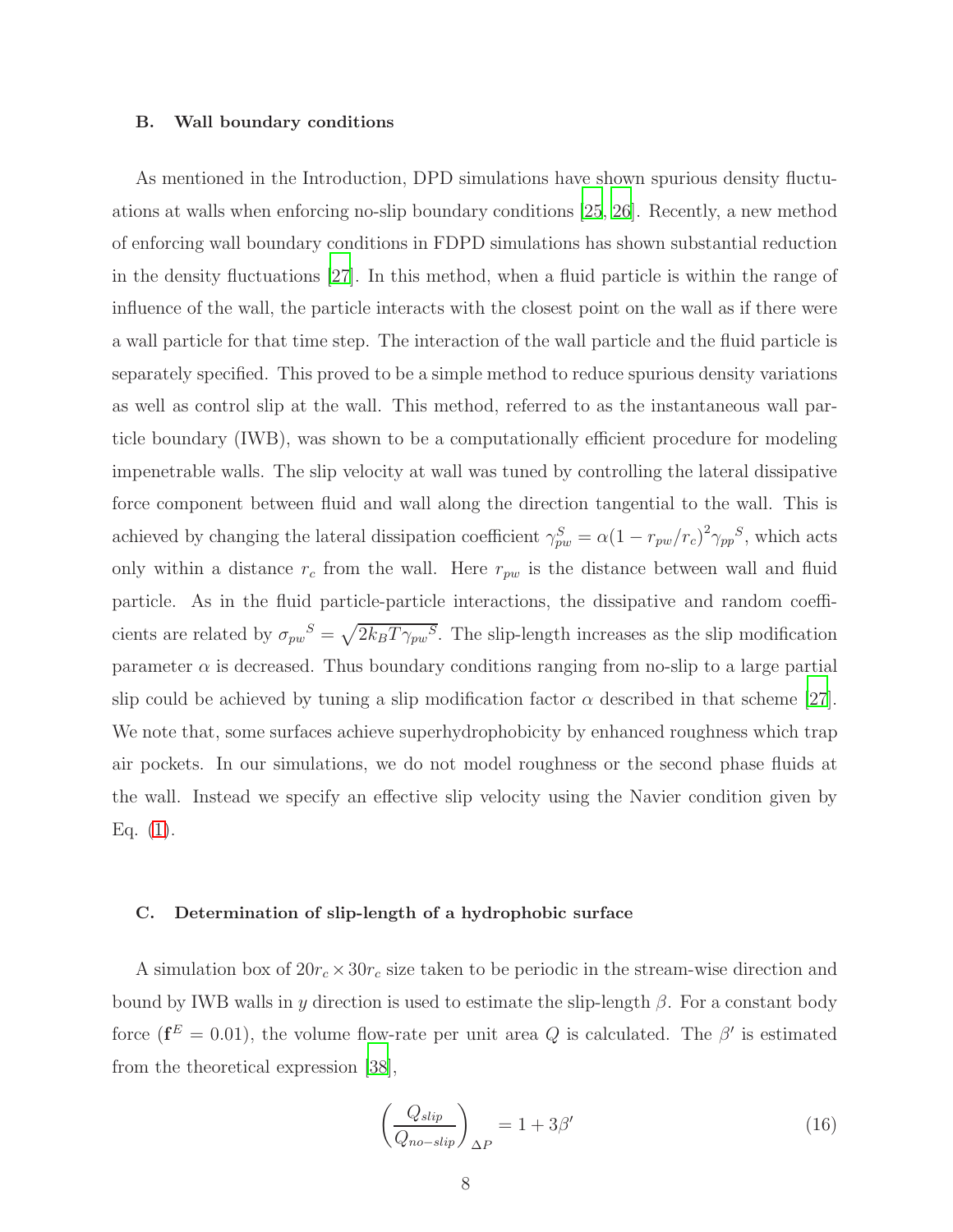where slip flow-rate  $Q_{slip}$  for different hydrophobic surfaces were obtained by tuning the parameter  $\alpha$ . As seen from Fig. [1,](#page-19-0) the flow-rate increases with increasing  $\beta'$ . Thus the flow-rate obtained for a certain applied body force increases with increasing partial slip in accordance with the experimental findings reported earlier [\[17](#page-16-13), [38\]](#page-17-18).

The expression for fully developed velocity profile for slip flow in dimensionless form is given by [\[33\]](#page-17-13),

<span id="page-8-0"></span>
$$
U(\eta)_{\xi=\infty} = \frac{6\beta'}{6\beta' + 2} + \frac{3(1-\eta^2)}{6\beta' + 2}.
$$
\n(17)

Furthermore, the value of  $\beta'$  of a hydrophobic surface in the FDPD simulations is obtained by fitting the analytical velocity profile (Eq. [17\)](#page-8-0) to the simulated fully developed velocity profile for slip flow, refer Fig. [2.](#page-19-1) The difference in  $\beta'$  determined by both methods is less than 0.66% for the range of slip lengths considered. For  $\alpha = 0.15$  the slip-length is found to be  $\beta = 2.25r_c$  and corresponding  $\beta' = (2.25/10) = 0.225$ . Unless otherwise specified, this value is used to model all the hydrophobic surfaces mentioned in this work. The FDPD simulation of two long hydrophilic surfaces separated by  $H = 30r_c$  and  $H = 20r_c$  has been carried out to check the effect of the width on the flow-rate. The theoretical scaling of flow-rate per unit area  $(Q_{no-slip}^{30r_c}/Q_{no-slip}^{20r_c})$  for  $\beta = 0$  obtained from the expression [\[39](#page-17-19)]

$$
Q_{slip} = \frac{h^2}{3\mu} \left(-\frac{dp}{dx}\right) \left[1 + \frac{3\beta}{h}\right]
$$
\n(18)

is 2.25 and that from FDPD simulation is 2.251. Moreover for slip flow  $(\beta = 2.25r_c)$  the flow-rate ratio from the simulation  $Q_{slip}^{30r_c}/Q_{slip}^{20r_c}$  is 1.954 while theoretical prediction is 1.95. The FDPD scheme along with the IWB wall is thus able to capture the developed flow hydrodynamics of hydrophilic and hydrophobic parallel plates.

# <span id="page-8-1"></span>D. Channel inflow and outflow conditions

In order to compare the FDPD simulations with analytical results, the inflow has been ensured to be uniform at the inlet with a velocity ( $\overline{u} = 1$ ) at unit temperature ( $k_B T = 1$ ). To maintain the number density of particles in the channel, the particles leaving the channel at the outflow at each time step are reintroduced at the inlet with random positions and random velocities. The angular and translational velocities are drawn from a uniform distribution in such a way that the system temperature  $(k_BT = 1)$  is not affected by the newly inserted particles. However, it is observed that the reintroduced particles experience forces only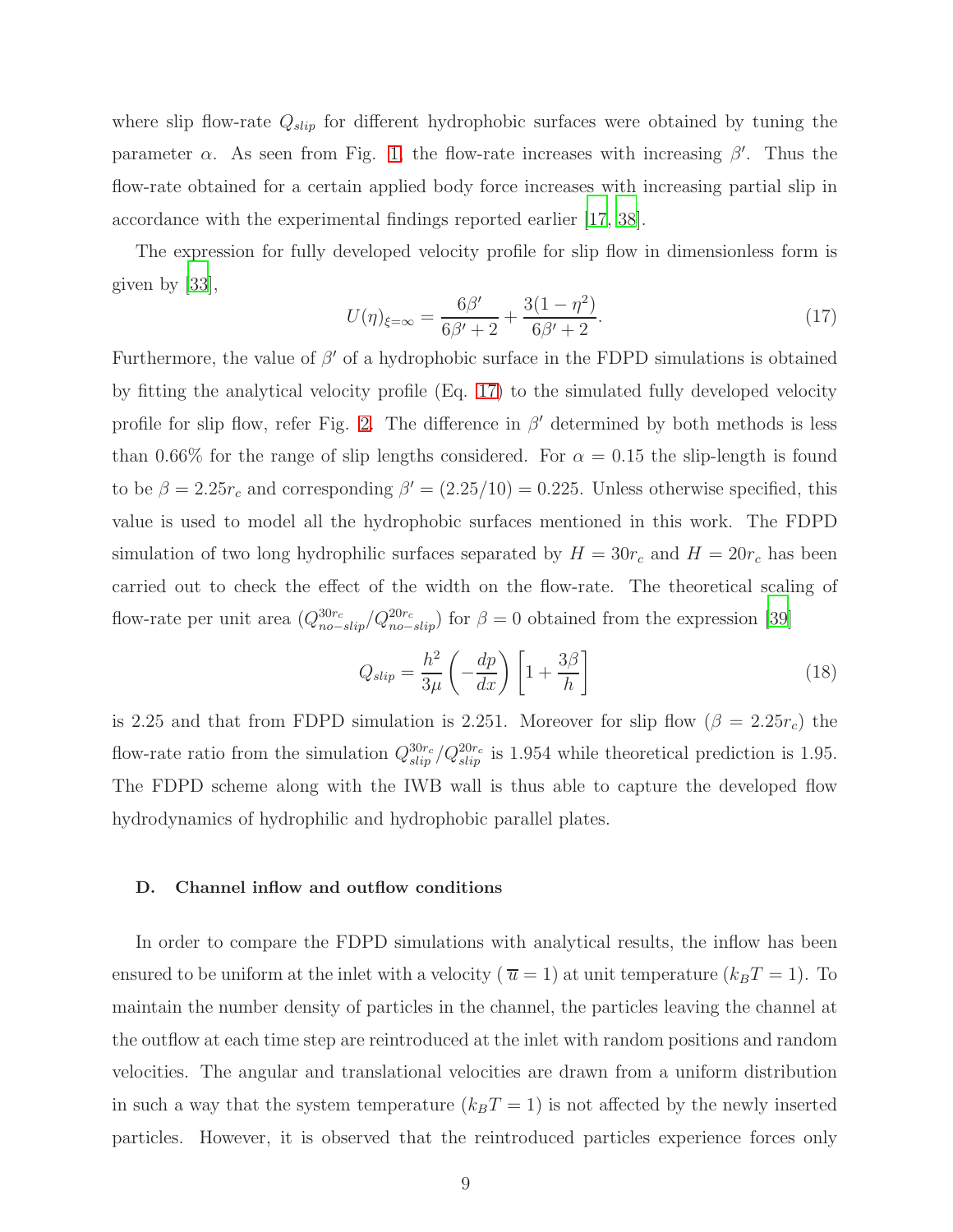from the fluid domain and decelerate. The inlet velocity profiles do not match the analytical results due to this deceleration. In order to overcome this problem, a set of fixed particles (with purely conservative interaction potential) are introduced at the inlet with the same number density of the fluid particles in the domain. These particles provide a balancing force for the particles being reintroduced to the channel and allow the inlet flow to be at the required uniform velocity.

Similarly, the outflow boundary conditions require balancing forces from outside the fluid domain. In the absence of such balancing forces, the fluid accelerates near the outflow region. To mitigate this effect, particles are fixed outside the outlet of the fluid domain at the same number density as in the fluid domain. These downstream repulsive particles provide the requisite opposing force to the fluid particles at the outlet (schematically shown in Fig. [3\)](#page-20-0). The repulsive interaction forces exerted by these particles on the fluid particles in outlet is calculated by trial and error. The FDPD velocity profiles were found to match the analytical fully developed profiles to good accord for an inter-particle conservative force parameter value of  $a_{po} = \kappa a_{pp}$  with  $\kappa = 1.2$ .

#### <span id="page-9-0"></span>IV. FDPD SIMULATIONS OF DEVELOPING FLOW

We devote this section to study the ability of the FDPD model for simulating developing flows in channels with no-slip and partial slip boundary conditions. We consider a steady developing flow between two long parallel plates. The size of the 2D simulation domain is taken to be  $20r_c \times 400r_c$  and filled with  $\rho = 3$  particles per unit volume. The effective fluid viscosity is calculated to be  $\mu = 1$  [\[27](#page-17-7)]. The short range interactions were calculated with a cut-off radius  $r_c = 1$ . The Reynolds number  $Re = (\rho \overline{u}H/\mu)$  is calculated to be 60 for the geometry and fluid properties under consideration. The wall and fluid particles are taken to be of the same size and thus the particle size coefficients are  $\lambda_{ij} = \lambda_{ji} = \frac{1}{2}$  $\frac{1}{2}$ . The maximum repulsion parameter between fluid-fluid  $a_{pp} = 75k_BT/\rho$  is chosen according to Groot and Warren [\[22\]](#page-17-2) and fluid-wall  $a_{pw} = 20$  is taken ('p' and 'w' represent fluid and wall particles respectively) according to Ranjith et al. [\[27\]](#page-17-7). The central and shear coefficients of the dissipative and random forces are taken to be  $\gamma_{pp}^C = \gamma_{pp}^S = \gamma_{pw}^C = 4.5$  and  $\sigma_{pp}^C = \sigma_{pp}^S = \sigma_{pw}^C = 3$ . The time step was taken to be  $dt = 0.01$ .

All particles in the domain are arranged randomly with zero initial velocity. A body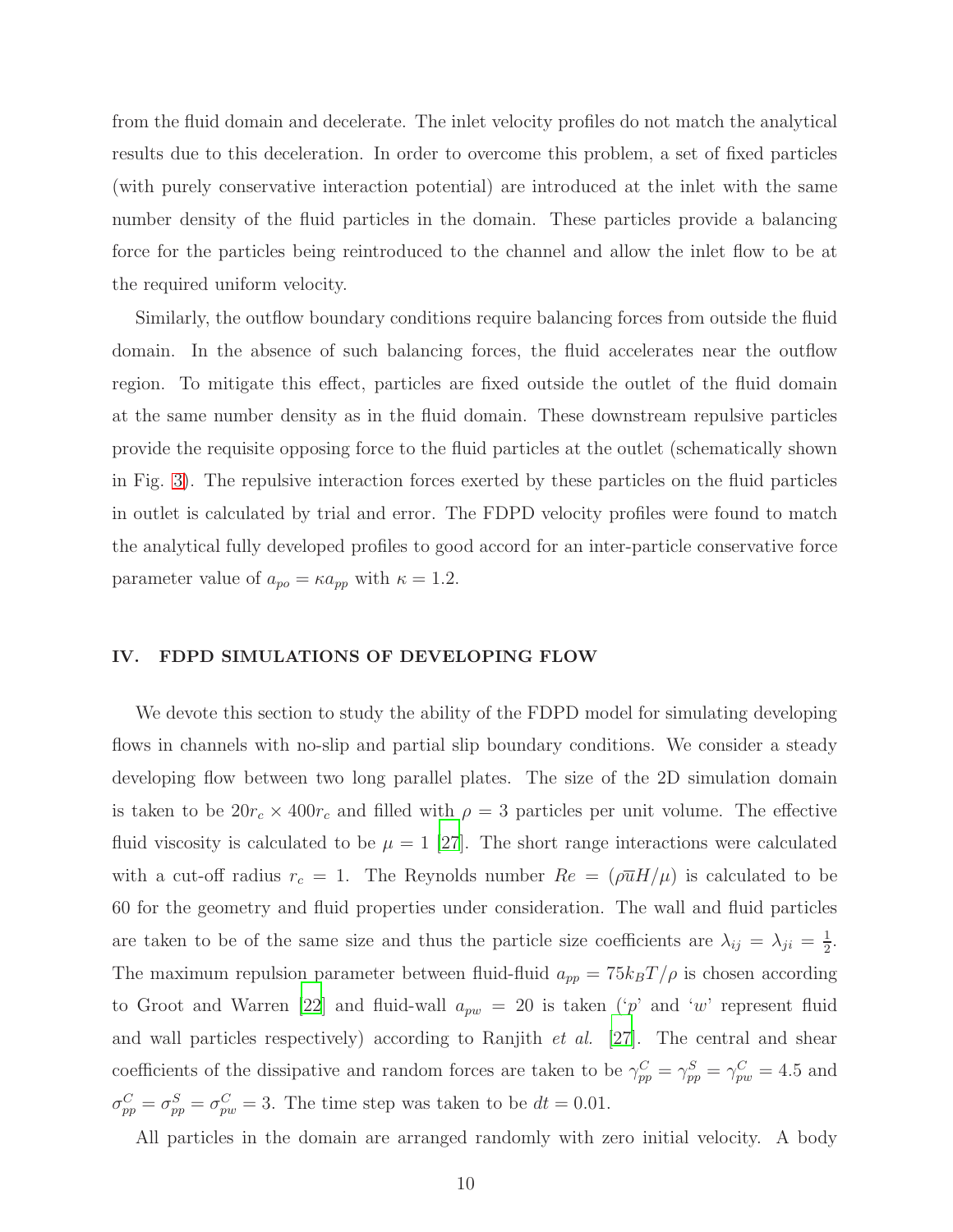force  $f^E$  is assumed to act on each particle, which accelerates through the domain. The net momentum  $(U)$  of domain increases from 0 to a uniform value of 1. There domain is decomposed into  $400 \times 200$  bins in x and y direction across the length and breadth of channel to obtain statistical averages of the velocity inside the domain. The component of velocity in the direction of flow was averaged over  $2 \times 10^5$  iterations to get statistically accurate results. The force  $f^E$  is adjusted for each partial-slip boundary condition to maintain the flow rate of  $Q = 1$ . For the range of forces applied in the present simulations, a value of  $\kappa = 1.2$  (ratio of the interaction coefficient of the fluid particle and inflow and outflow boundary particles and inter-particle interaction coefficients) ensured that  $Q = 1$  and the velocity profiles are very close to the analytical solution. It was observed that for  $\kappa < 1.15$  the particles close to the outlet accelerate and for  $\kappa > 1.25$  they decelerate. In both cases the simulated velocity field did not match the analytical solution.

#### A. Flow in a long hydrophilic channel

A uniform velocity profile at inlet with average velocity  $\overline{u}$  at the inlet transforms to a parabolic velocity profile at the outlet with a maximum velocity  $1.5\overline{u}$ . Within the developing region the velocity is a function of both  $x$  and  $y$ . When the flow is fully developed, velocity profile is given by Eq. [\(17\)](#page-8-0) and remains same further downstream.

The no-slip condition at the wall is obtained by modeling the solid boundary with a slip modification factor  $\alpha = 3$  as reported in our earlier work [\[27\]](#page-17-7). The inflow and outflow boundary conditions were implemented as discussed in section [III D.](#page-8-1) The velocity profiles at different axial positions ( $\xi$  = constant) are plotted in Fig. [4](#page-20-1) (a), along with the analytical solution. In Fig. [4](#page-20-1) (b), the velocity profiles at different heights ( $\eta$  = constant) are extracted and compared with the analytical solution. The FDPD simulation and analytical solutions were found to be in good agreement. The channel length was chosen to be  $L_c = 20H$  to minimize end effects. Some end effects are apparent within  $H/4$  from the outlet in the form of velocity fluctuations (less than 12% of the maximum velocity).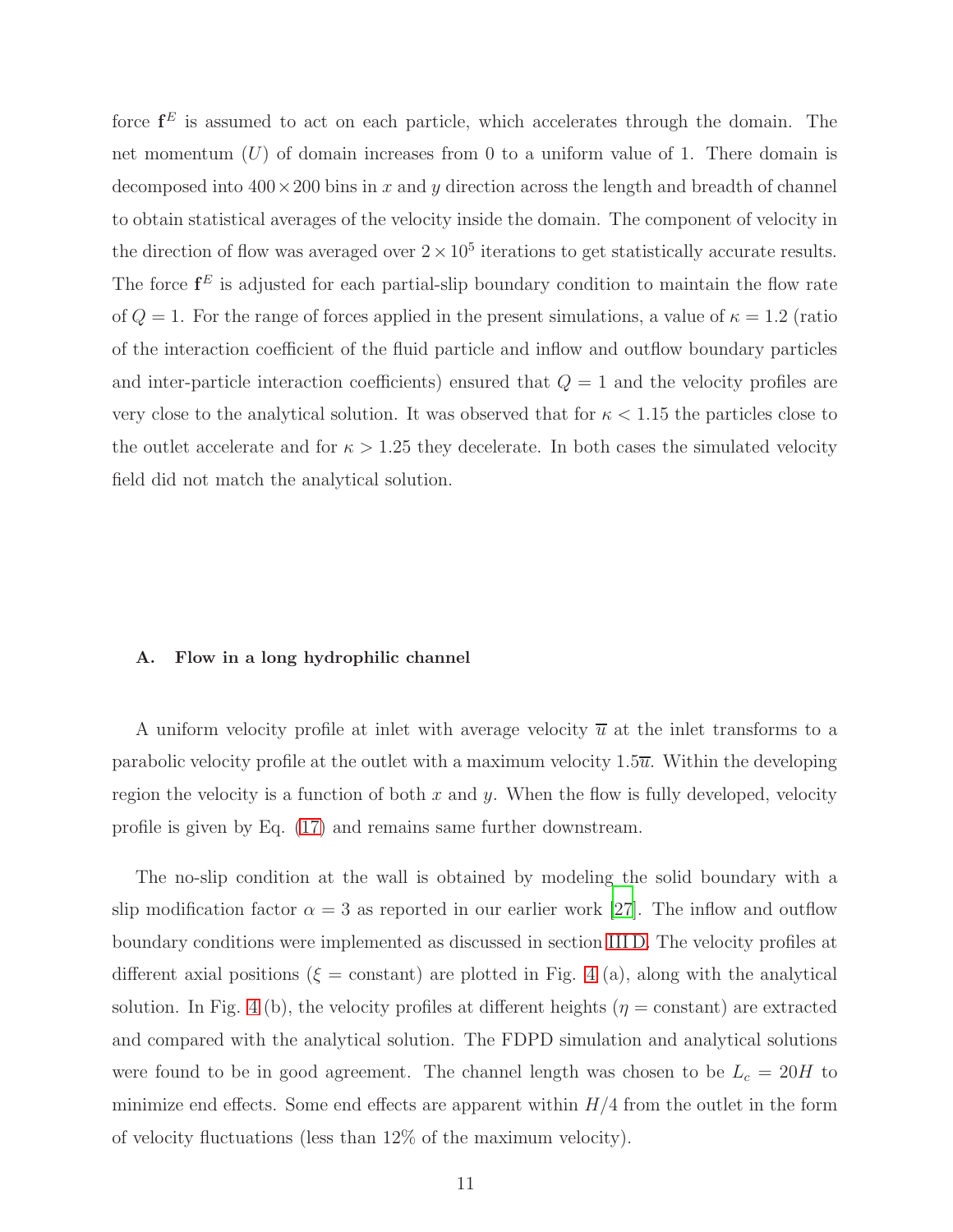#### B. Flow in a long hydrophobic channel

The effective slip at the hydrophobic surface is obtained by choosing an appropriate parameter  $\alpha$  as discussed in section IIIB. Due to the non-zero velocity at the wall, the acceleration of the central laminar core is less compared to that of the no-slip case. The velocity gradients produced by partial-slip wall are smaller than the no-slip walls. Due to this, the developing length  $L_e$  for superhydrophobic microchannels is greater than in hydrophilic channels [\[33](#page-17-13)].

The velocity profiles obtained through the FDPD simulation is compared to the analytical solution given by Eq. [\(5\)](#page-5-1). The theoretical and computational results are in good agreement as can be seen in Fig. [5.](#page-21-0) This simulation shows that the FDPD scheme, in combination with IWB wall, can capture the hydrodynamics of the steady non-uniform developing region of partial-slip flow accurately. The effect of a no-slip region at the entrance on the hydrodynamics of fluid flow between two hydrophobic surfaces is discussed in the next section.

# <span id="page-11-0"></span>V. ENTRANCE REGION WITH A HYDROPHILIC STRIP

The developing length or entrance length is the stream-wise distance from the inlet to the point at which the boundary layers formed on both the walls merge. In an engineering sense, this is quantified by the distance along the flow direction at which the centerline velocity reaches 99% of the maximum fully developed velocity. There are several empirical correlations for the entrance length as a function of the Reynolds number for no-slip channels [\[31](#page-17-11), [37\]](#page-17-17). For moderate Reynolds numbers, the developing length constitutes a considerable portion of a miniaturized LOC device, and hence a reduction in the entrance length of the microchannel is highly desirable. For partial-slip flow, the development of the flow field occurs over a much greater length compared to no-slip wall boundary conditions. This is because the acceleration of the central core for a no-slip wall is greater than that of a slipwall for the same Re. The greater shear stress at the wall for a hydrophilic surface enables the presence of the wall to be felt inside the domain over a shorter distance compared to their superhydrophobic counterparts. The latter have a smaller magnitude of the velocity gradient near the walls. We explore the hydrodynamics of flow between two long parallel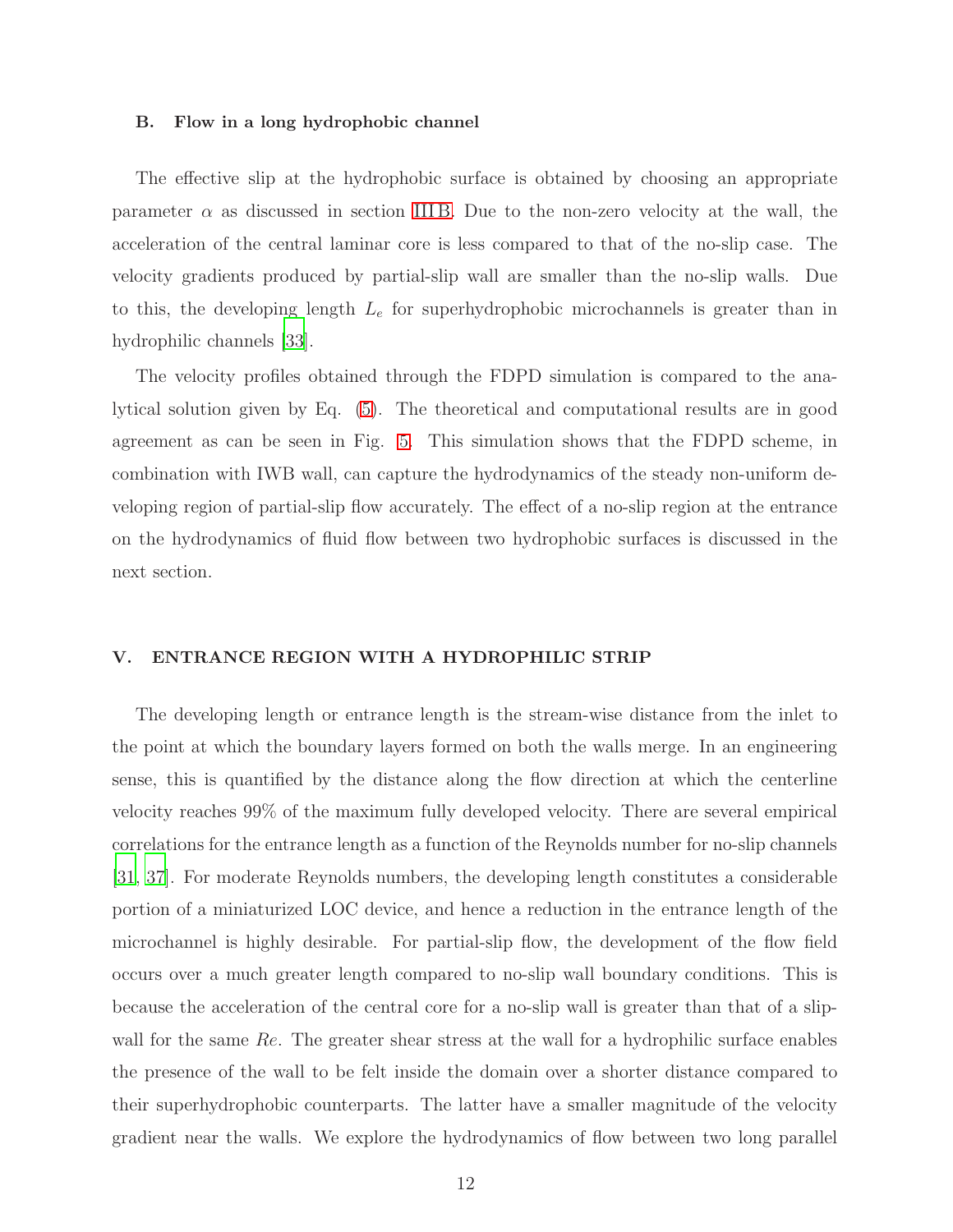superhydrophobic surfaces with a hydrophilic strip at the inlet in this section.

Experiments on the entrance hydrodynamics in microchannels with no-slip boundary conditions with aspect ratio  $H/W = 1$  (*W* being the width of the channel) were recently reported by Ahmad and Hassan [\[29](#page-17-9)] for a hydraulic radius  $(D_h = H)$  ranging from  $100 \mu m$ to  $500\mu m$  over a range of Re numbers from 0.5 to 200. The entrance length of a hydrophilic microchannel with  $D_h = 200 \mu m$  and  $Re = 60$  is interpolated from the empirical correlation obtained from their experimental data (Eq. (6) of Ref. [\[29\]](#page-17-9)) is 943  $\mu$ m. Using an analytical approach, Chakraborty and Anand [\[33](#page-17-13)] have presented a correlation that relates the developing length and Reynolds number of slip surfaces,

<span id="page-12-0"></span>
$$
\frac{L_e}{D_h} = \frac{0.63}{0.035Re + 1} + 0.044Re(1 + 1.675\beta' + 2.3125\beta'^2). \tag{19}
$$

Here,  $D_h = H$ , for a given slip length  $(\beta')$ . However, to the best of our knowledge there is no experimental data available till date on the hydrodynamics of entrance region of microchannels with hydrophobic surfaces. Hence, the above analytical solution in Eqn[.19](#page-12-0) is used to determine the developing length under partial-slip conditions. The ratio of the hydrodynamic development length for hydrophobic (partial-slip) to hydrophilic (no-slip) surfaces is calculated to be

$$
\left(\frac{L_e^{\beta'=0.225}}{L_e^{\beta'=0}}\right)_{Re=60} = 1.46.
$$

Thus the developing lengths of hydrophobic channel is about 50% larger than hydrophilic channel for the same  $Re$ . It was reported in Ref. [\[18](#page-16-14)] that, a nano-turf created by coating a surface with Teflon can produce a hydrophobic surface with  $\beta \approx 20 \ \mu m$ . For such a hydrophobic material with  $\beta' = 0.225$  ( $\beta = 22.5 \ \mu m$ ,  $h = D_h/2 = 100 \ \mu m$ ), and a typical  $Re = 60$  would have a  $L_e \approx 1.46 \times 943 \ \mu m = 1377 \ \mu m$ . For an 'on-chip' device which is already small in size, this undesirable entrance region would constitute a major portion of the channel. This effect increases as the number of parallel microchannels (which is typical for most LOC devices) increases to achieve large throughput.

In this section the effect of introduction of a no-slip strip having length  $l^s$  at the inlet, just before the hydrophobic surface (schematically shown in Fig. [6\)](#page-21-1) is discussed. The velocity profiles obtained through the DPD simulations closely follows the analytical solution, so Eq. [\(19\)](#page-12-0) was used to estimate  $L_e$  for slip flow. Thus for a hydrophobic surface with effective slip length  $\beta' = 0.225$  and  $Re = 60$  has a developing length of  $83r_c$ . Fixing a hydrophilic strip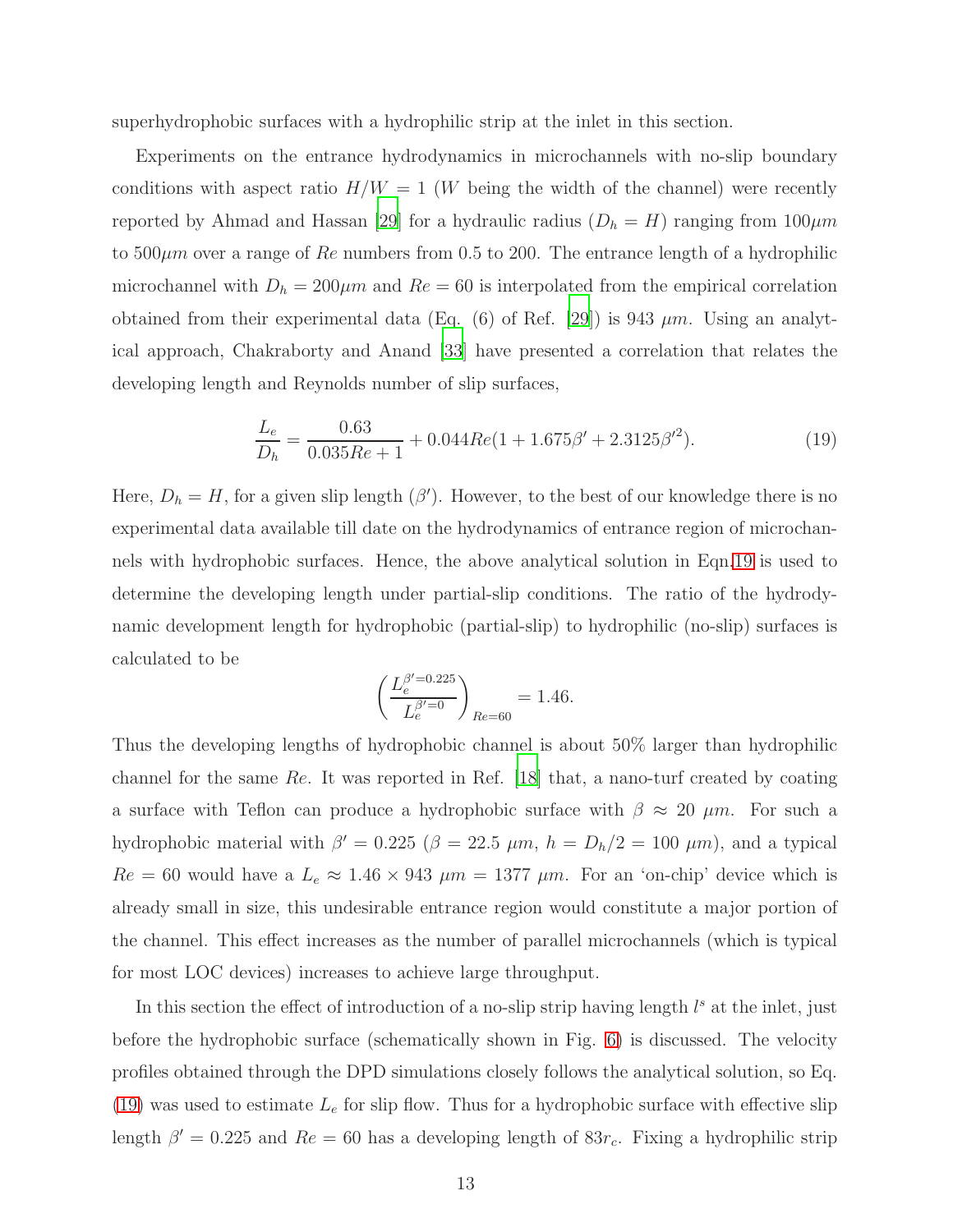<span id="page-13-0"></span>TABLE I. The entrance length for mixed hydrophobic-hydrophilic channels  $L_e^s$  with different lengths of hydrophilic strips  $l^s$  at the inlet.

| Sl. No.        | $l^s$   | $L^s_e$  |
|----------------|---------|----------|
| 1              | $0r_c$  | $83r_c$  |
| $\overline{2}$ | $5r_c$  | $50r_c$  |
| 3              | $10r_c$ | $30r_c$  |
| 4              | $15r_c$ | $55r_c$  |
| 5              | $20r_c$ | $65r_c$  |
| 6              | $25r_c$ | $100r_c$ |

accelerates the central core faster compared with hydrophobic wall as large shear gradients are formed near no-slip surfaces.

To study the influence of the no-slip strips, a number of DPD simulations were carried out by varying the initial hydrophilic strip length from  $5r_c$  to  $25r_c$  at  $Re = 60$ . As the stream-wise velocity gradient is maximum near the wall, the entrance length of a mixed hydrophilic-hydrophobic surface was found by monitoring the velocity near the wall. The transition between the hydrophilic and hydrophobic surface results in velocity fluctuations. These fluctuations are minimum along the centerline  $(\eta = 0)$  and greatest at the wall. So the developing length with a hydrophilic strip  $(L_e^s)$  at the entrance, is estimated by determining the distance from the inlet to the point where the axial velocity for  $\eta = 0.9$ becomes constant. The effect of the length of the inlet hydrophilic strip on the developing length is given in Table [I.](#page-13-0) It was found that for a  $10r_c$  hydrophilic strip, the developing length reduces from  $83r_c$  to  $30r_c$  (see Fig. [7\)](#page-22-0) and the percentage reduction in the developing length is  $\left(\frac{L_e - L_e^s}{L_e}\right)$  $\big\}\approx 66\%$ , although the portion of hydrophobic surface replaced by hydrophilic surface is only  $(l^{s}/L_{e}) \approx \frac{1}{8} \approx 12.5\%$ . Thus, the combination of hydrophilic-hydrophobic surfaces drastically reduced the developing length  $L_e$ . The full development of velocity profile of such an arrangement takes place over a shorter distance than that of pure hydrophobic surfaces, as shown in Fig. [8.](#page-23-0) This finding is expected to be beneficial for the design of microfluidic devices and to optimize the size of LOC devices with hydrophobic channels. It is noteworthy that, from the analytical solution (Eq. [5\)](#page-5-1) the central line velocity at the end of hydrophilic strip  $(x = 10r_c)$  is 1.244 and the fully developed centerline velocity of hydrophobic surface is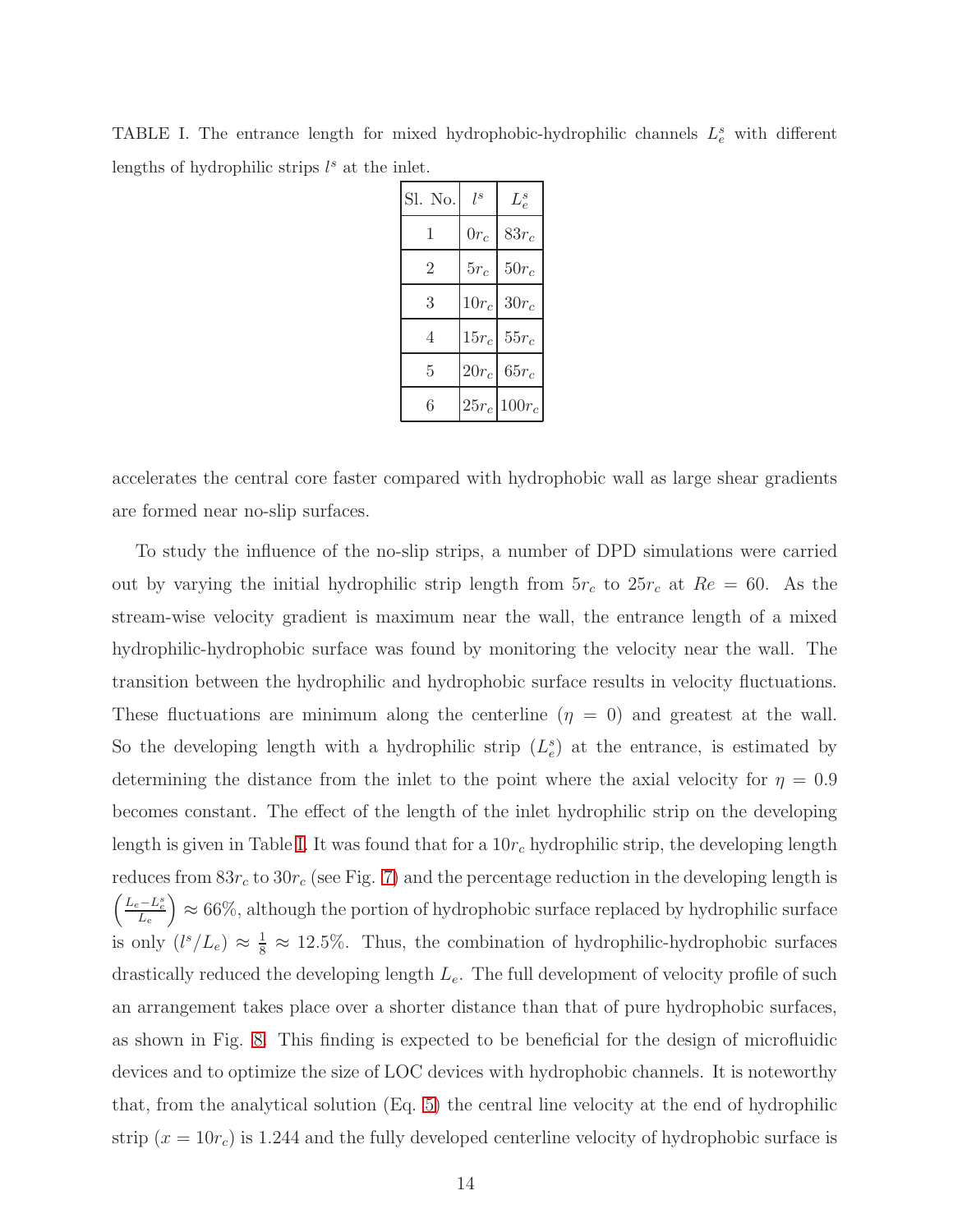1.3. We infer that, the  $l^s$  should be long enough to accelerate the central core of hydrophilic region nearer to the developed velocities of the hydrophobic surfaces. If the  $l^s$  is too long the center region accelerates, and take a longer distance to decelerate and reach a developed state as shown in Fig. [8\(](#page-23-0)b). Conversely, if the  $l^s$  is short the acceleration of central core is not enough to reach the uniform fully developed state and may take a longer distance, as seen in Fig. [8\(](#page-23-0)e).

# VI. SUMMARY AND CONCLUSIONS

In this work, a modified DPD method has been shown to effectively capture the hydrodynamics of developing flows in microchannels with no-slip and partial-slip boundaries. The simulations with no-slip and partial slip wall boundary conditions were shown to have excellent agreement with analytical results. A new method to model inflow boundary condition is proposed to obtain a uniform inlet velocity profile. Similarly, the outflow boundary conditions were modified to prevent the fluid from accelerating out of the domain. The presence of a small hydrophilic strip at the inlet of a hydrophobic microchannel was found to significantly reduce the development length of the remaining hydrophobic channel. This finding can potentially be used by the designers of LOC devices to optimize the size of the microfluidic devices.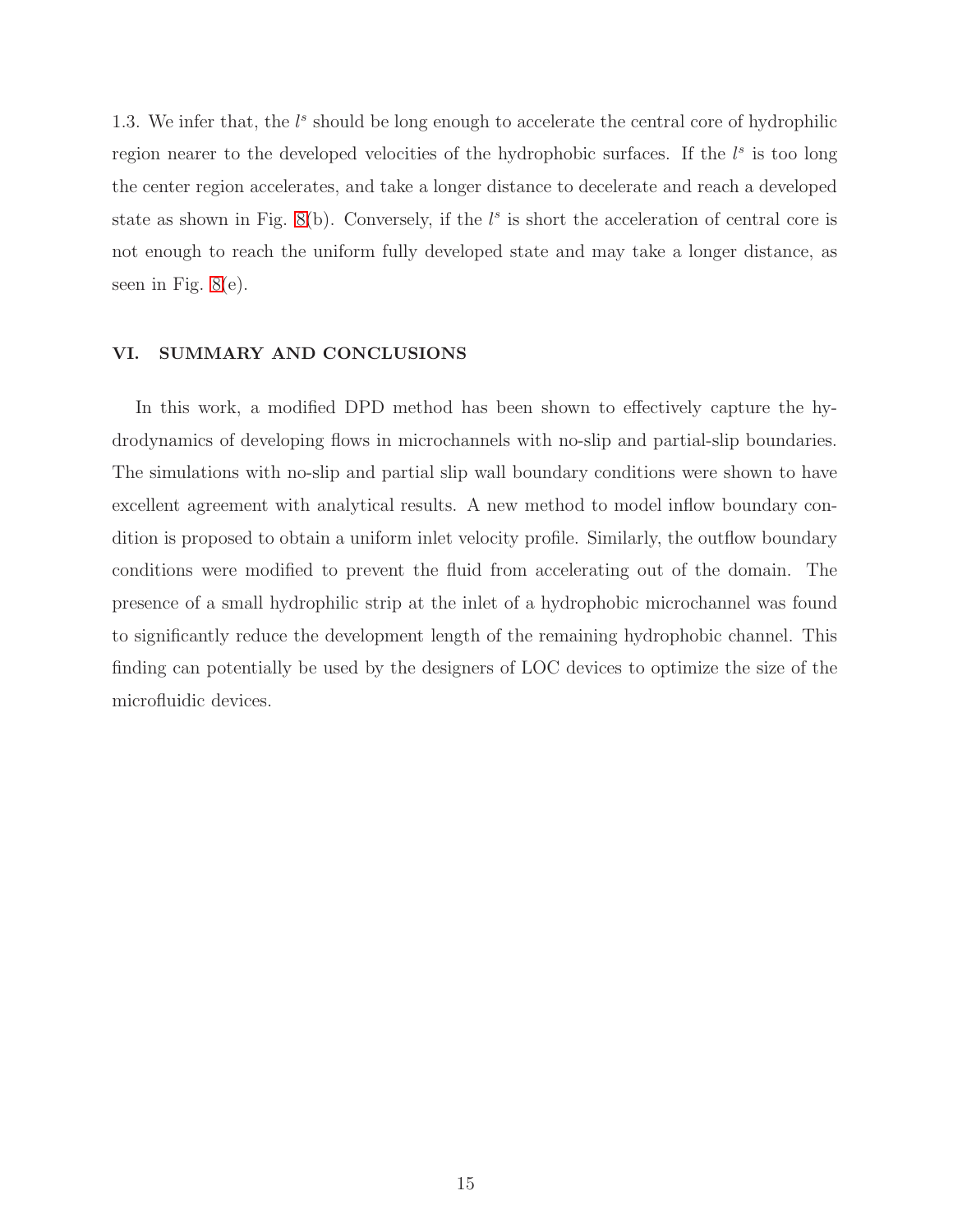# APPENDIX

| $\dot{i}$      | $\alpha_i^{\beta=0}$ | $\alpha_i^{\beta'=0.225}$ |
|----------------|----------------------|---------------------------|
| 1              | 4.4934               | 3.8666                    |
| $\overline{2}$ | 7.7253               | 6.8198                    |
| 3              | 10.9041              | 9.8327                    |
| 4              | 14.0662              | 12.8903                   |
| 5              | 17.2208              | 15.9749                   |
| 6              | 20.3713              | 19.0758                   |
| 7              | 23.5195              | 22.1871                   |
| 8              | 26.6661              | 25.3054                   |
| 9              | 29.8116              | 28.4286                   |
| 10             | 32.9564              | 31.5552                   |
| 11             | 36.1006              | 34.6845                   |
|                | 12 39 2444           | 37.8157                   |
| 13             | 42.3879              | 40.9485                   |
| 14             | 45.5311              | 44.0826                   |
| 15             | 48.6741              | 47.2176                   |
| 16             | 51.8170              | 50.3534                   |
| 17             | 54.9597              | 53.4898                   |
| 18             | 58.1023              | 56.6269                   |
| 19             | 61.2447              | 59.7644                   |
| 20             | 64.3871              | 62.9023                   |
| 21             | 67.5294              | 66.0406                   |
| 22             | 70.6717              | 69.1791                   |
| 23             | 73.8139              | 72.3180                   |
| 24             | 76.9560              | 75.4570                   |
| 25             | 80.0981              | 78.5963                   |

TABLE II. The eigenvalues obtained from Eq. [6](#page-5-2) used to calculate the analytical solution of velocity.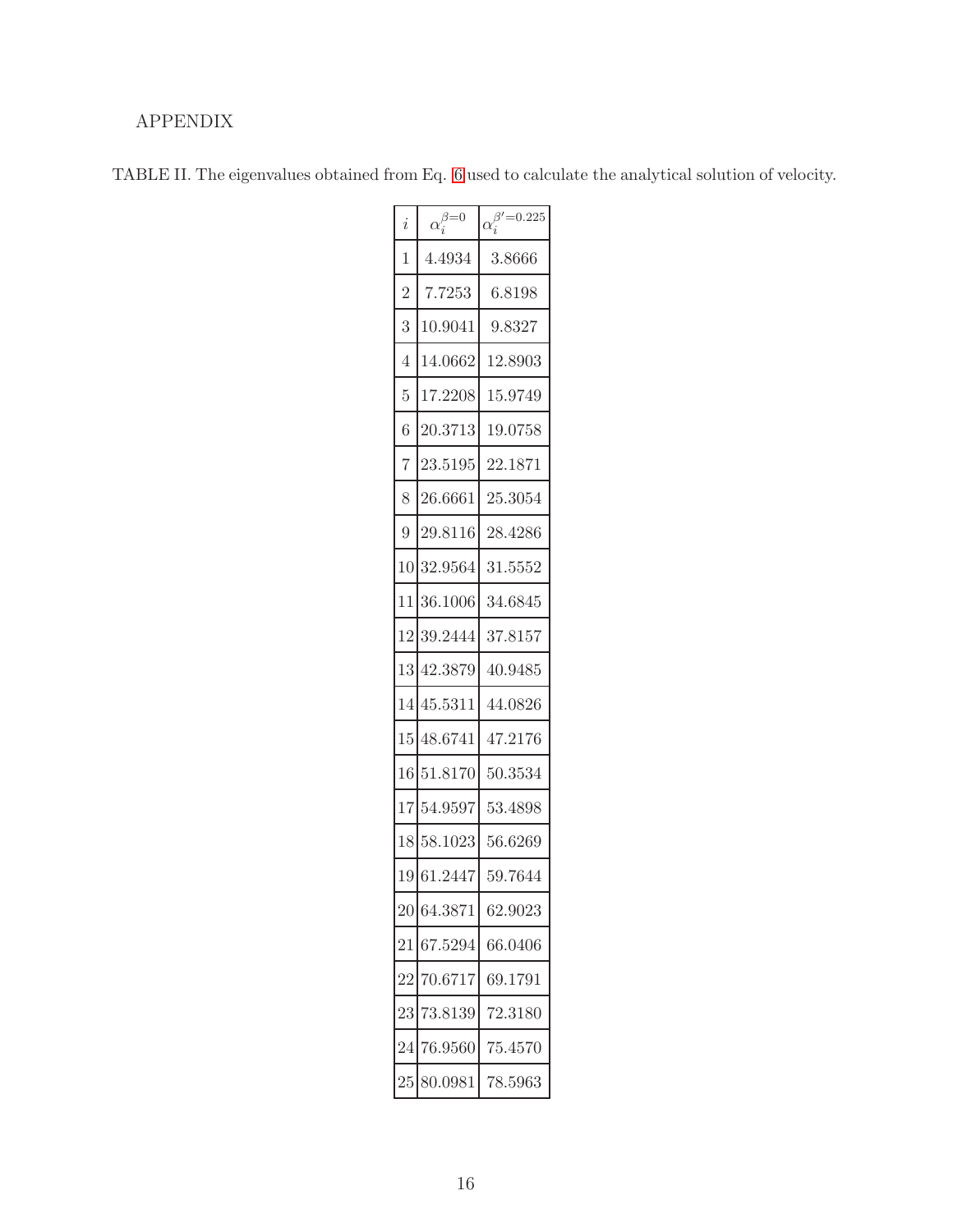## ACKNOWLEDGMENTS

SKR gratefully acknowledges the research sponsorship under AICTE-QIP (Government of India) scheme. We thank the developer communities of the following free software: GNU/Linux (Ubuntu), Gfortran and Gnuplot for providing excellent platforms for our computational requirements.

- <span id="page-16-0"></span>[1] G. Whitesides, Nature 442[, 368 \(2006\).](http://www.scopus.com/inward/record.url?eid=2-s2.0-33747117373&partnerID=40&md5=4fcdedc3519da21fbcdcad03cc910085)
- <span id="page-16-2"></span><span id="page-16-1"></span>[2] T. Squires and S. Quake, [Rev. Mod. Phys.](http://www.scopus.com/inward/record.url?eid=2-s2.0-24944498780&partnerID=40&md5=d655d1dde210c2f2986dd662ad5e596c) 77, 977 (2005).
- [3] G. Sanders and A. Manz, [TrAC-Trend. Anal. Chem.](http://www.scopus.com/inward/record.url?eid=2-s2.0-0034213023&partnerID=40&md5=1fc4c1fc9b92b5950231ffe394422a88) 19, 364 (2000).
- [4] D. Di Carlo, Lab Chip 9[, 3038 \(2009\).](http://www.scopus.com/inward/record.url?eid=2-s2.0-70350464298&partnerID=40&md5=2538bd68a4555308d2fe66f460be5ce0)
- <span id="page-16-4"></span>[5] M. Toner and D. Irimia, [Ann. Rev. Biomed. Eng.](http://www.scopus.com/inward/record.url?eid=2-s2.0-23844533295&partnerID=40&md5=0d7ff5bea5e0abf172bf5108a9a6bc96) 7, 77 (2005).
- [6] S. Nagrath, L. Sequist, S. Maheswaran, D. Bell, D. Irimia, L. Ulkus, M. Smith, E. Kwak, S. Digumarthy, A. Muzikansky, P. Ryan, U. Balis, R. Tompkins, D. Haber, and M. Toner, Nature 450[, 1235 \(2007\).](http://www.scopus.com/inward/record.url?eid=2-s2.0-37549002543&partnerID=40&md5=e8c3b6cbc02acb6ce67e57f92d8a1f0d)
- <span id="page-16-3"></span>[7] J. El-Ali, P. Sorger, and K. Jensen, Nature 442[, 403 \(2006\).](http://www.scopus.com/inward/record.url?eid=2-s2.0-33747116681&partnerID=40&md5=321021a5b9b875043957c4f566c116f8)
- <span id="page-16-5"></span>[8] A. K. Soe, S. Nahavandi, and K. Khoshmanesh, [Biosensors and Bioelectronics](http://dx.doi.org/10.1016/j.bios.2012.02.012) 35, 1 (2012).
- <span id="page-16-6"></span>[9] J. Rothstein, [Ann. Rev. Fluid Mech.](http://www.scopus.com/inward/record.url?eid=2-s2.0-77952827224&partnerID=40&md5=2cd1643ca8ebac6a80b09fdcd8445142) 42, 89 (2010).
- <span id="page-16-7"></span>[10] P. De Gennes, Langmuir 18[, 3413 \(2002\).](http://www.scopus.com/inward/record.url?eid=2-s2.0-0037198210&partnerID=40&md5=8974a0150b6155ab012e0b545e7347d5)
- <span id="page-16-8"></span>[11] C. Cottin-Bizonne, B. Cross, A. Steinberger, and E. Charlaix, [Phys. Rev. Lett.](http://link.aps.org/doi/10.1103/PhysRevLett.94.056102) 94, 056102 (2005).
- <span id="page-16-9"></span>[12] E. Lauga and H. Stone, [J. Fluid Mech.](http://www.scopus.com/inward/record.url?eid=2-s2.0-0141792538&partnerID=40&md5=93e9cb9e4182e94ad2077c2dda09dac8) 489, 55 (2003).
- <span id="page-16-10"></span>[13] A. Stroock, S. Dertinger, G. Whitesides, and A. Ajdari, Anal. Chem. 74[, 5306 \(2002\).](http://www.scopus.com/inward/record.url?eid=2-s2.0-0037108942&partnerID=40&md5=77191e68173ba35e1d051e6b3c32660b)
- [14] F. Feuillebois, M. Z. Bazant, and O. I. Vinogradova, Phys. Rev. E 82[, 055301 \(2010\).](http://dx.doi.org/10.1103/PhysRevE.82.055301)
- <span id="page-16-11"></span>[15] J. Ou, G. Moss, and J. Rothstein, [Phys. Rev. E](http://www.scopus.com/inward/record.url?eid=2-s2.0-34547209631&partnerID=40&md5=9a05215a5e654692bdb45df66787e465) 76 (2007).
- <span id="page-16-12"></span>[16] D. Tretheway and C. Meinhart, [Phys. Fluids](http://www.scopus.com/inward/record.url?eid=2-s2.0-0036503701&partnerID=40&md5=73e6faa04380e64799f03db00c433a85) 14, L9 (2002).
- <span id="page-16-13"></span>[17] E. Lauga, M. P. Brenner, and H. A. Stone, eprint arXiv:cond-mat/0501557 (2005).
- <span id="page-16-14"></span>[18] C.-H. Choi and C.-J. Kim, [Phys. Rev. Lett.](http://dx.doi.org/10.1103/PhysRevLett.96.066001) **96**, 066001 (2006).
- <span id="page-16-15"></span>[19] S. Granick, Y. Zhu, and H. Lee, Nat. Mater. 2[, 221 \(2003\).](http://www.scopus.com/inward/record.url?eid=2-s2.0-0038206540&partnerID=40&md5=8b8999a1497cd7c82e77eeab96e0e9c7)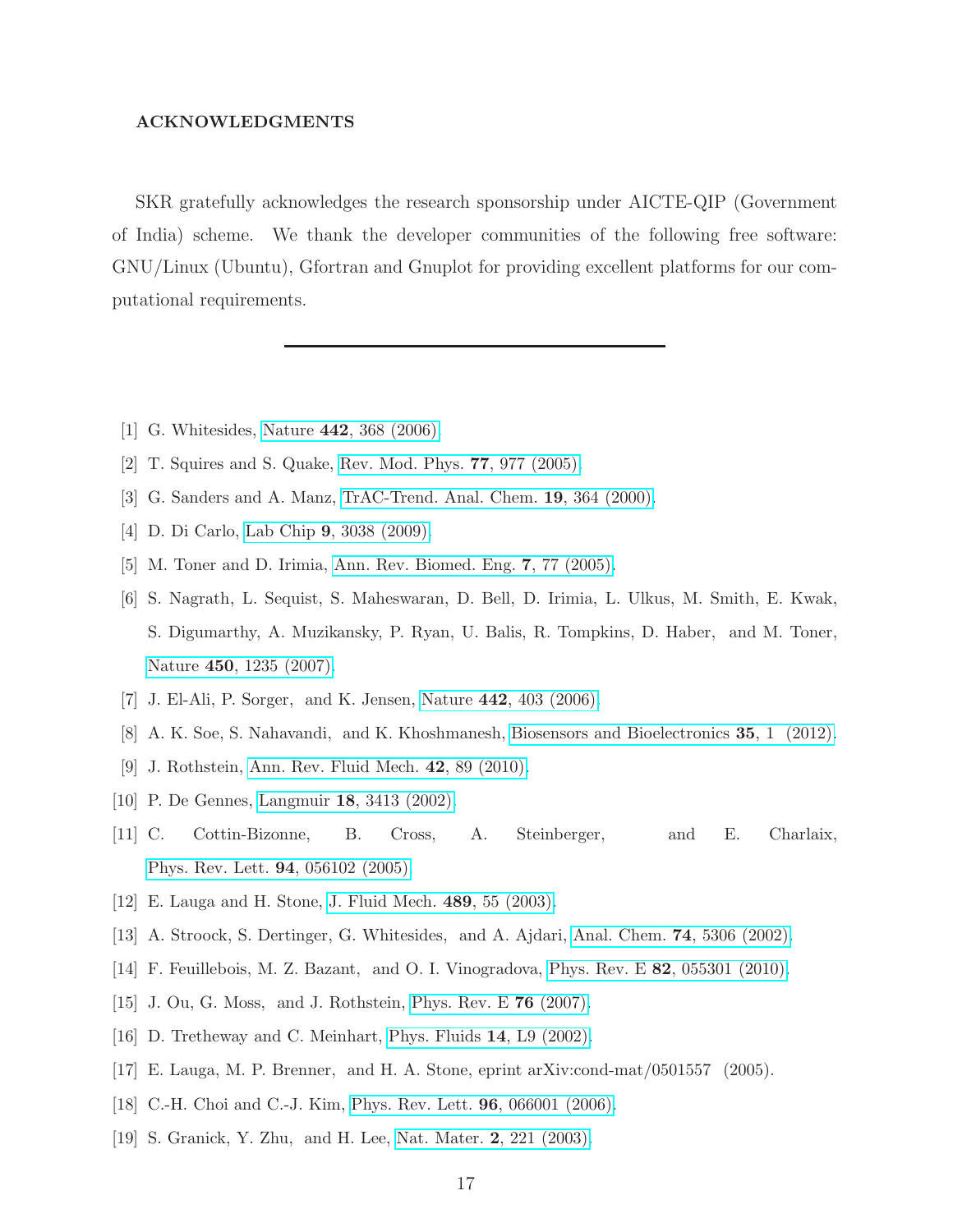- <span id="page-17-0"></span>[20] G. E. Karniadakis and A. Beskök, *[Micro Flows: Fundamentals and Simulation](http://books.google.co.in/books?id=0UM1SwAACAAJ)* (Springer, 2002).
- <span id="page-17-1"></span>[21] E. Moeendarbary, T. Ng, and M. Zangeneh, Int. J. App. Mech. 1, 737 (2009).
- <span id="page-17-3"></span><span id="page-17-2"></span>[22] R. Groot and P. Warren, [J. Chem. Phys.](http://www.scopus.com/inward/record.url?eid=2-s2.0-5544242655&partnerID=40&md5=a3133f58a66dcfdcc55f240ce3a5db77) 107, 4423 (1997).
- <span id="page-17-4"></span>[23] P. J. Hoogerbrugge and J. M. V. A. Koelman, Europhys. Lett. 19, 155 (1992).
- <span id="page-17-5"></span>[24] W. Pan, I. V. Pivkin, and G. E. Karniadakis, [Europhys. Lett.](http://stacks.iop.org/0295-5075/84/i=1/a=10012) 84, 10012 (2008).
- <span id="page-17-6"></span>[25] I. V. Pivkin and G. E. Karniadakis, [Phys. Rev. Lett.](http://dx.doi.org/10.1103/PhysRevLett.96.206001) 96, 206001 (2006).
- <span id="page-17-7"></span>[26] S. Haber, N. Filipovic, M. Kojic, and A. Tsuda, [Phys. Rev. E](http://www.scopus.com/inward/record.url?eid=2-s2.0-33749494783&partnerID=40&md5=93c9ef9c41248f08400819a387eb23d0) 74 (2006).
- <span id="page-17-8"></span>[27] S. K. Ranjith, B. S. V. Patnaik, and S. Vedantam, [J. Comput. Phys.](http://dx.doi.org/10.1016/j.jcp.2012.07.046) 232, 174 (2013).
- <span id="page-17-9"></span>[28] H. Lei, D. A. Fedosov, and G. E. Karniadakis, [J. Comput. Phys.](http://www.sciencedirect.com/science/article/pii/S0021999111000854) 230, 3765 (2011).
- <span id="page-17-10"></span>[29] T. Ahmad and I. Hassan, [J. Fluid Eng-T. ASME](http://www.scopus.com/inward/record.url?eid=2-s2.0-77955297976&partnerID=40&md5=fb909f8816910120d97d6e27734107f2) 132, 0411021 (2010).
- <span id="page-17-11"></span>[30] E. Sparrow, S. Lin, and T. Lundgren, [Phys. Fluids](http://www.scopus.com/inward/record.url?eid=2-s2.0-0001318455&partnerID=40&md5=d71c3aaa3d8d0bbdf686b392a4cfab3b) 7, 338 (1964).
- <span id="page-17-12"></span>[31] R. Chen, [J. Fluid Eng-T. ASME](http://www.scopus.com/inward/record.url?eid=2-s2.0-0015599958&partnerID=40&md5=8ba8a635e73289203b1f288fd0607280) 95 Ser I, 153 (1973).
- <span id="page-17-13"></span>[32] T. Bayraktar and S. B. Pidugu, [Int. J. Heat Mass Tran.](http://dx.doi.org/10.1016/j.ijheatmasstransfer.2005.11.007) 49, 815 (2006).
- [33] S. Chakraborty and K. D. Anand, Phys. Fluids 20 (2008).
- <span id="page-17-15"></span><span id="page-17-14"></span>[34] H. Stone and S. Kim, AIChE J. 47[, 1250 \(2001\).](http://www.scopus.com/inward/record.url?eid=2-s2.0-0000032056&partnerID=40&md5=748229169b9743d4e27f0a9658cb285b)
- [35] A. Stroock, S. Dertinger, A. Ajdari, I. Mezi, H. Stone, and G. Whitesides, Science 295, 647 (2002).
- <span id="page-17-16"></span>[36] N.-T. Nguyen and Z. Wu, [J. Micromech. Microeng.](http://www.scopus.com/inward/record.url?eid=2-s2.0-14244265622&partnerID=40&md5=a94ffb0693a62226b6a08b117ad743cd) 15, R1 (2005).
- <span id="page-17-18"></span><span id="page-17-17"></span>[37] Z. Duan and Y. Muzychka, [J. Fluid Eng-T. ASME](http://www.scopus.com/inward/record.url?eid=2-s2.0-77953335643&partnerID=40&md5=e12d517a721f8851149afa80560ec7d8) 132, 0112011 (2010).
- [38] C.-H. Choi, U. Ulmanella, J. Kim, C.-M. Ho, and C.-J. Kim, Phys. Fluids 18, 087105 (2006).
- <span id="page-17-19"></span>[39] J. Ou, B. Perot, and J. Rothstein, Phys. Fluids 16, 4635 (2004).

#### LIST OF FIGURES

- 1 Variation of the flow-rate Q with slip-length  $\beta$  for a constant pressure gradient. [20](#page-19-0)
- 2 The fitted analytical solution following [\[33](#page-17-13)] (shown with lines) over FDPD simulated velocity profiles (shown with markers). . . . . . . . . . . . . . . . . . . . . . . . . [20](#page-19-1)
- 3 Schematic representation of the inflow and outflow boundaries. . . . . . . . . . . . . [21](#page-20-0)
- 4 The velocity profiles in a hydrophilic microchannel  $(\beta' = 0)$  along (a) spanwise ( $\xi$  = constant) and (b) stream-wise ( $\eta$  = constant) directions. . . . . . . . . . . [21](#page-20-1)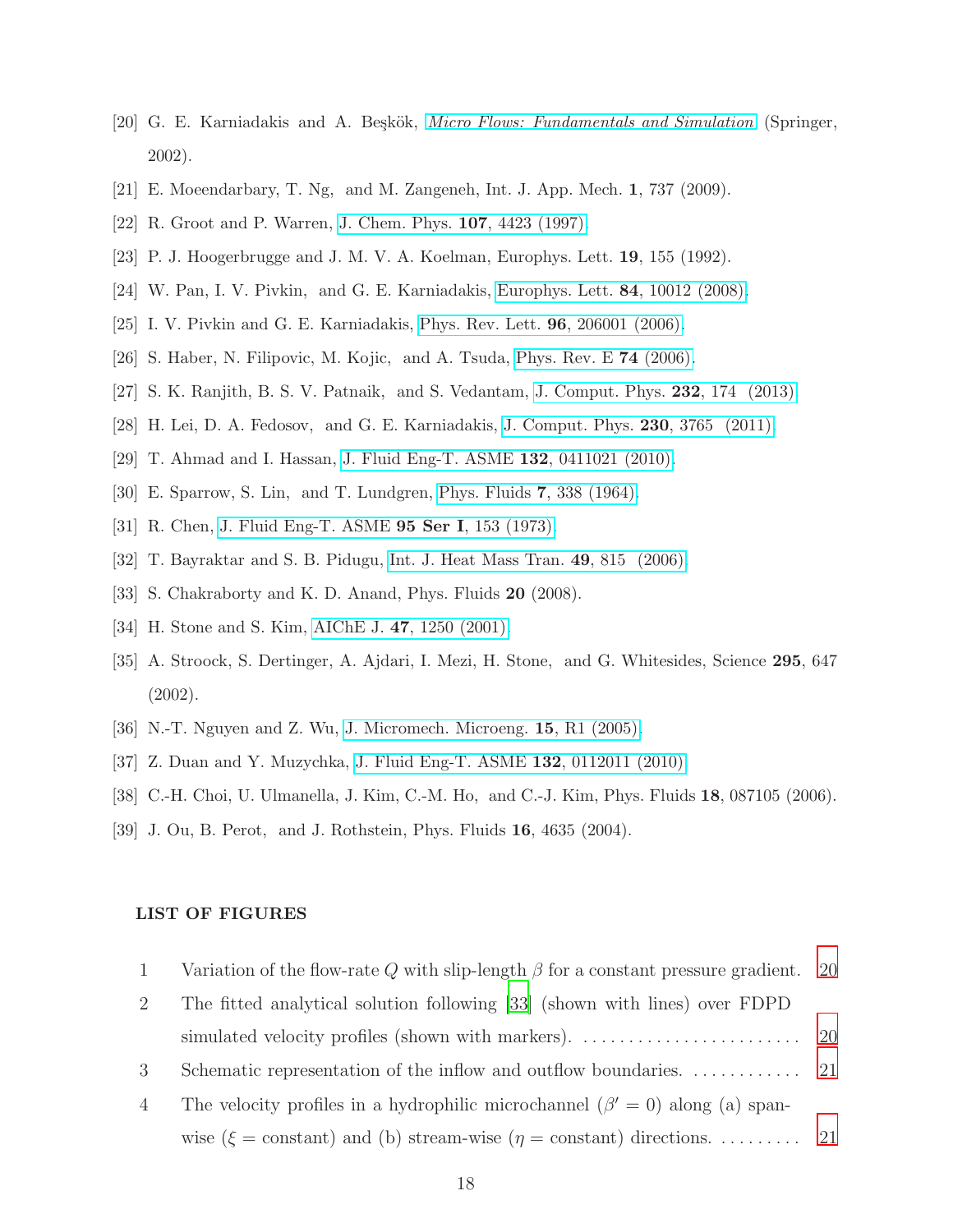| $5^{\circ}$    | The velocity profiles in a hydrophobic microchannel ( $\beta' = 0.225$ ) along (a)           |    |
|----------------|----------------------------------------------------------------------------------------------|----|
|                |                                                                                              |    |
| 6              | Schematic sketch of a hydrophobic channel with a hydrophilic strip of length                 |    |
|                |                                                                                              | 22 |
| $\overline{7}$ | Comparison of the simulated velocity profile of hydrophobic channel with                     |    |
|                | hydrophilic inlet strip of length $l^s = 10r_c$ with the fully developed theoretical         |    |
|                |                                                                                              | 23 |
| 8              | Comparison of the simulated velocity profiles (shown with markers) at dif-                   |    |
|                | ferent locations from the inlet in a mixed hydrophobic channel for various                   |    |
|                | lengths of hydrophilic strips at the inlet: (a) $l^s = 0r_c$ , (b) $l^s = 20r_c$ , (c)       |    |
|                | $l^s = 15r_c$ , (d) $l^s = 10r_c$ , (e) $l^s = 5r_c$ . The profiles at $x = 0$ are marked A, |    |
|                | $x = 10r_c$ by B, $x = 30r_c$ by C, $x = 55r_c$ by D and $x = 65r_c$ by E in the             |    |
|                | figures. The fully developed analytical velocity profile for $\beta = 2.25r_c$ is shown      |    |
|                | in each case using a solid line for comparison.                                              | 24 |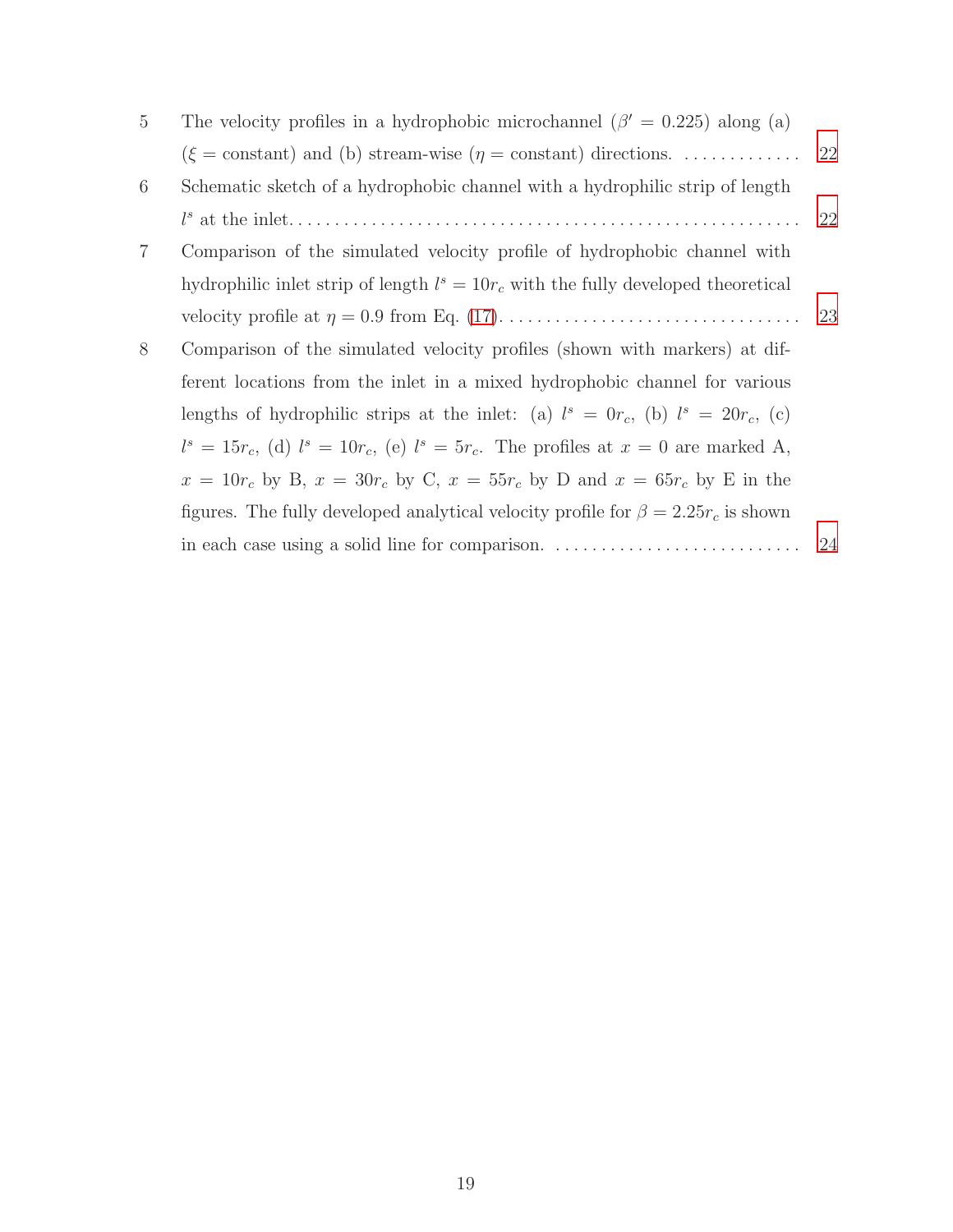

<span id="page-19-0"></span>FIG. 1. Variation of the flow-rate  $Q$  with slip-length  $\beta$  for a constant pressure gradient.



<span id="page-19-1"></span>FIG. 2. The fitted analytical solution following [\[33](#page-17-13)] (shown with lines) over FDPD simulated velocity profiles (shown with markers).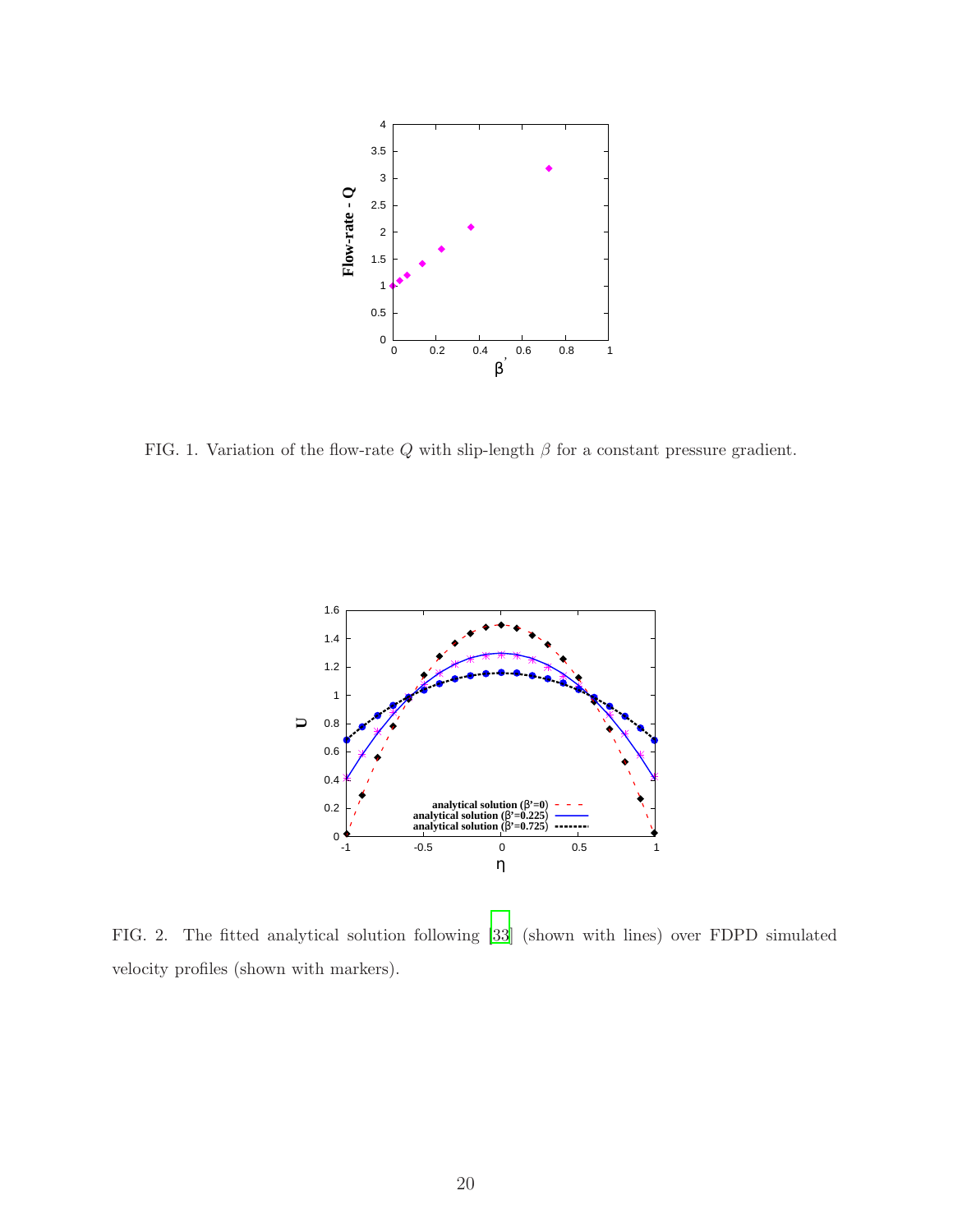

<span id="page-20-0"></span>FIG. 3. Schematic representation of the inflow and outflow boundaries.



<span id="page-20-1"></span>FIG. 4. The velocity profiles in a hydrophilic microchannel  $(\beta' = 0)$  along (a) span-wise  $(\xi = 0)$ constant) and (b) stream-wise  $(\eta = \text{constant})$  directions.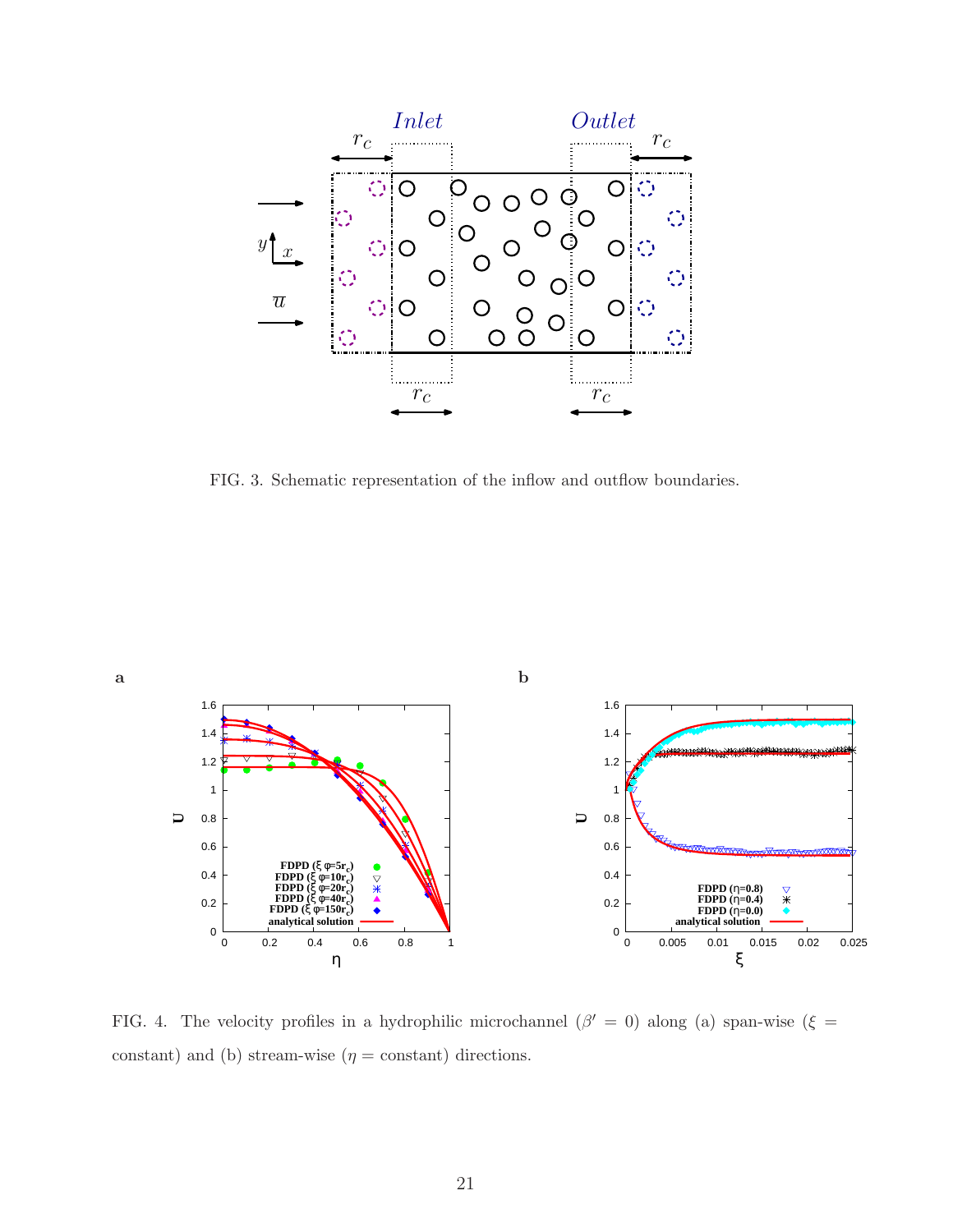

<span id="page-21-0"></span>FIG. 5. The velocity profiles in a hydrophobic microchannel  $(\beta' = 0.225)$  along (a) ( $\xi = constant$ ) and (b) stream-wise  $(\eta = constant)$  directions.



<span id="page-21-1"></span>FIG. 6. Schematic sketch of a hydrophobic channel with a hydrophilic strip of length  $l^s$  at the inlet.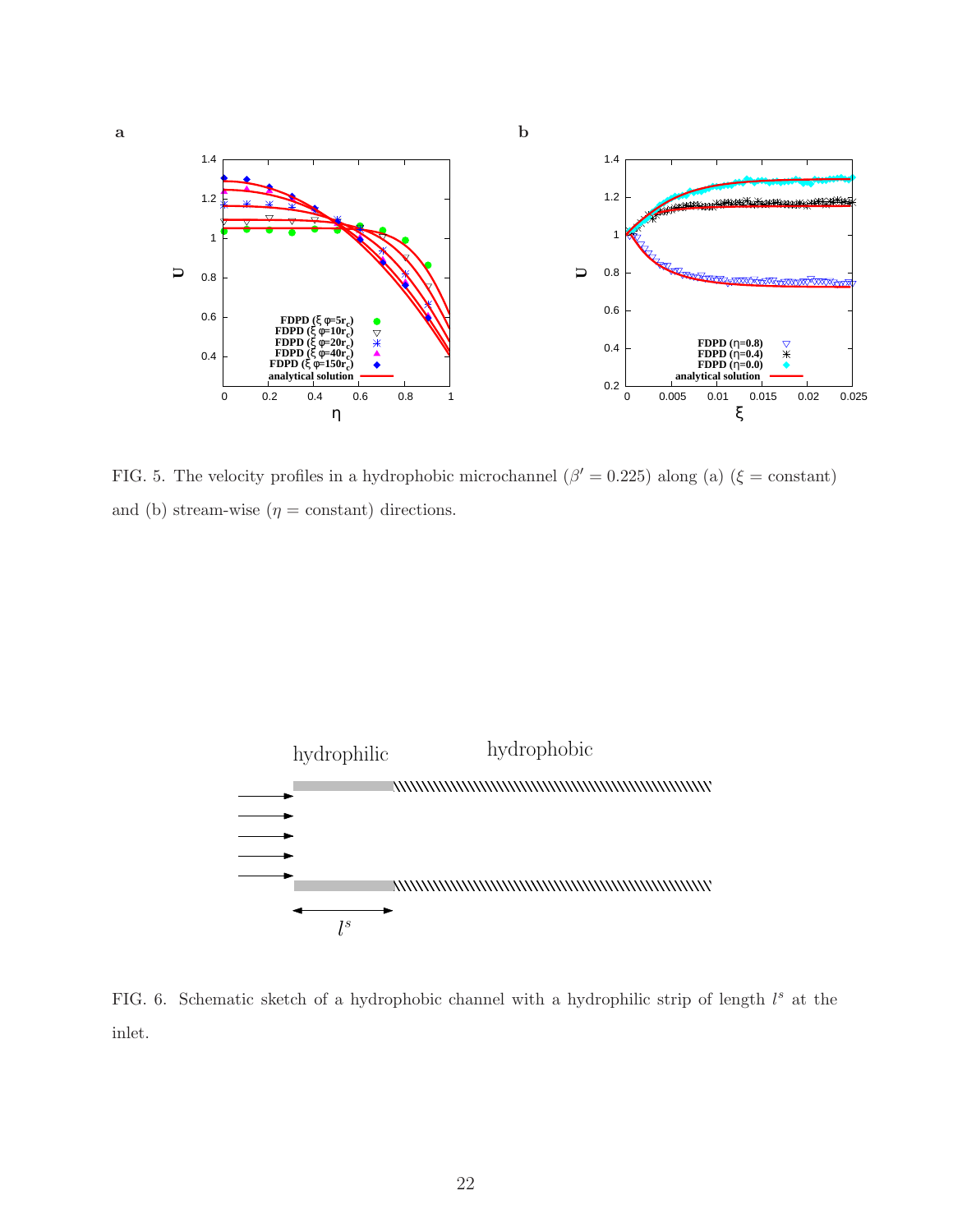

<span id="page-22-0"></span>FIG. 7. Comparison of the simulated velocity profile of hydrophobic channel with hydrophilic inlet strip of length  $l^s = 10r_c$  with the fully developed theoretical velocity profile at  $\eta = 0.9$  from Eq. [\(17\)](#page-8-0).